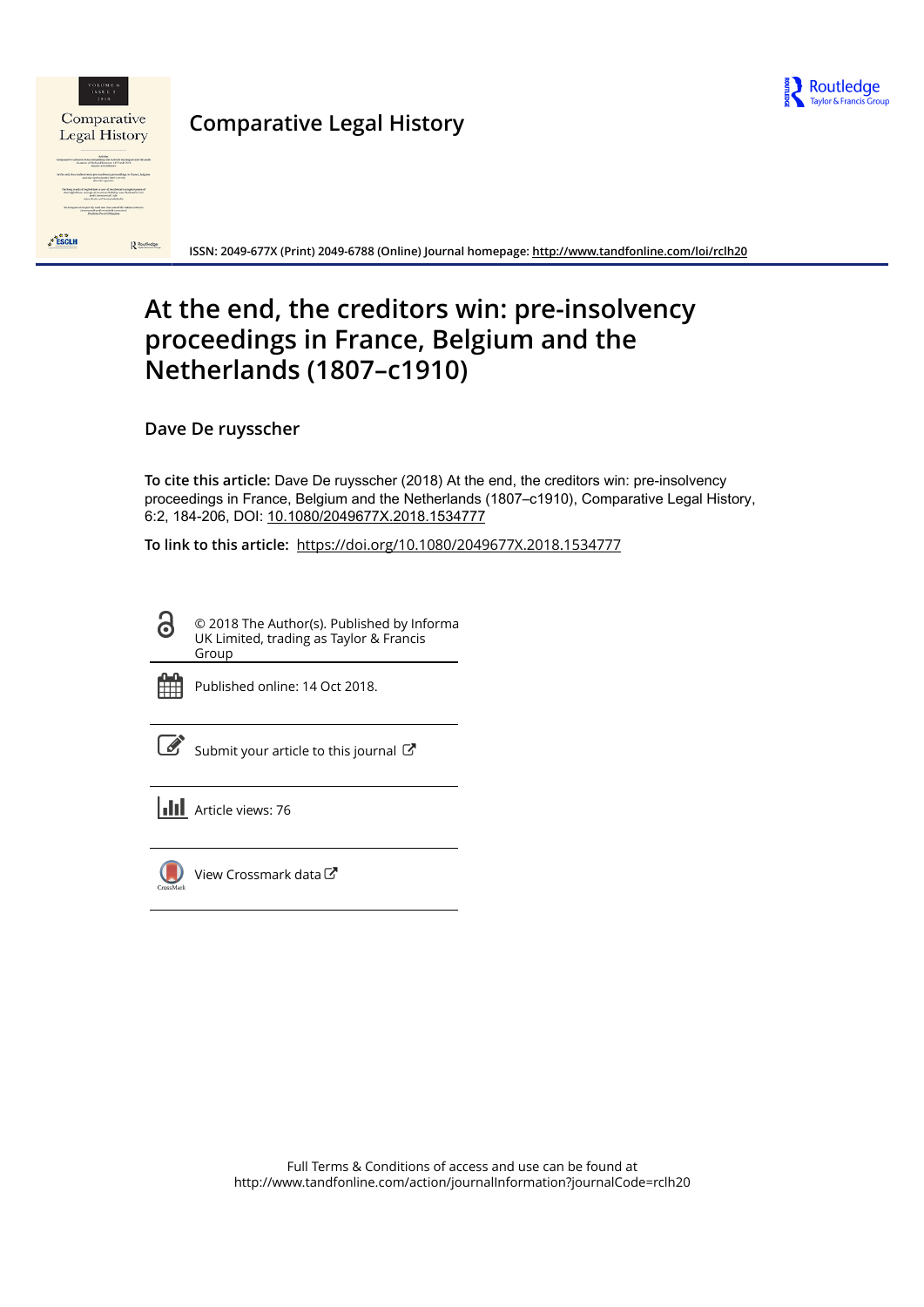Comparative Legal History, 2018 Vol. 6, No. 2, 184–206, https://doi.org/10.1080/2049677X.2018.1534777



## At the end, the creditors win: pre-insolvency proceedings in France, Belgium and the Netherlands (1807–c1910)

#### Dave De ruysscher\*

In nineteenth-century France, Belgium and the Netherlands, laws imposing pre-insolvency proceedings had different goals. In a first stage, from around 1810 until about 1860, continuity of businesses in distress was not a policy consideration. Rather, legislators purported to give the creditors early control over the insolvent's estate, which was most often liquidated. Debtor-in-possession features were mostly conceived of as a temporary reward for cooperation; lowered requirements for re-entry in the market after the winding-up of their business were another advantage for cooperating debtors. This was the same in the three aforementioned countries. In the 1870s and 1880s, the French and Belgian legislators created new pre-insolvency proceedings, which allowed debtors to keep their assets. In the Netherlands, fixed-term moratoriums prevented such an approach. Yet, also in Belgium and France, the exemption of secured creditors hampered the feasibility of compositions, and a goal of saving firms in financial peril.

Keywords: corporate insolvency; political economy; nineteenth century; commercial law

#### 1. Introduction

Corporate bankruptcy reforms are high on the agendas of legislators around the world. Pre-insolvency is a core issue in these new laws.<sup>1</sup> On 21 November 2016, the European Commission published a proposed directive that aimed to harmonise pre-insolvency proceedings throughout the European Union.<sup>2</sup>

<sup>\*</sup>Dr. Dave De ruysscher, Department of Public Law, Jurisprudence, and Legal History, Tilburg University, Netherlands, and Department of Interdisciplinary Legal Studies, Vrije Universiteit Brussels, Belgium. Email: [d.deruysscher@uvt.nl](mailto:d.deruysscher@uvt.nl)

<sup>&</sup>lt;sup>1</sup>Gerard McCormack and others, Study on a New Approach to Business Failure and Insolvency. Comparative Legal Analysis of the Member States' Relevant Provisions and Practices, [https://ec.europa.eu/info/sites/info/](https://ec.europa.eu/info/sites/info/files/insolvency_study_2016_final_en.pdf)files/insolvency study 2016 final en. [pdf](https://ec.europa.eu/info/sites/info/files/insolvency_study_2016_final_en.pdf) (accessed 1 March 2018).

<sup>&</sup>lt;sup>2</sup>Commission, 'Proposal of European Directive on preventive restructuring frameworks, second chance and measures to increase the efficiency of restructuring, insolvency and discharge procedures',  $COM(2016)$  723 def – 2016/0359 (COD). For a critique of this proposal, see Horst Eidenmüller, 'Contracting for a European Insolvency Regime' (2017) 18

<sup>© 2018</sup> The Author(s). Published by Informa UK Limited, trading as Taylor & Francis Group. This is an Open Access article distributed under the terms of the Creative Commons Attribution-NonCommercial-NoDerivatives License [\(http://creativecommons.org/licenses/by-nc-nd/4.0/](http://creativecommons.org/licenses/by-nc-nd/4.0/)), which permits non-commercial re-use, distribution, and reproduction in any medium, provided the original work is properly cited, and is not altered, transformed, or built upon in any way.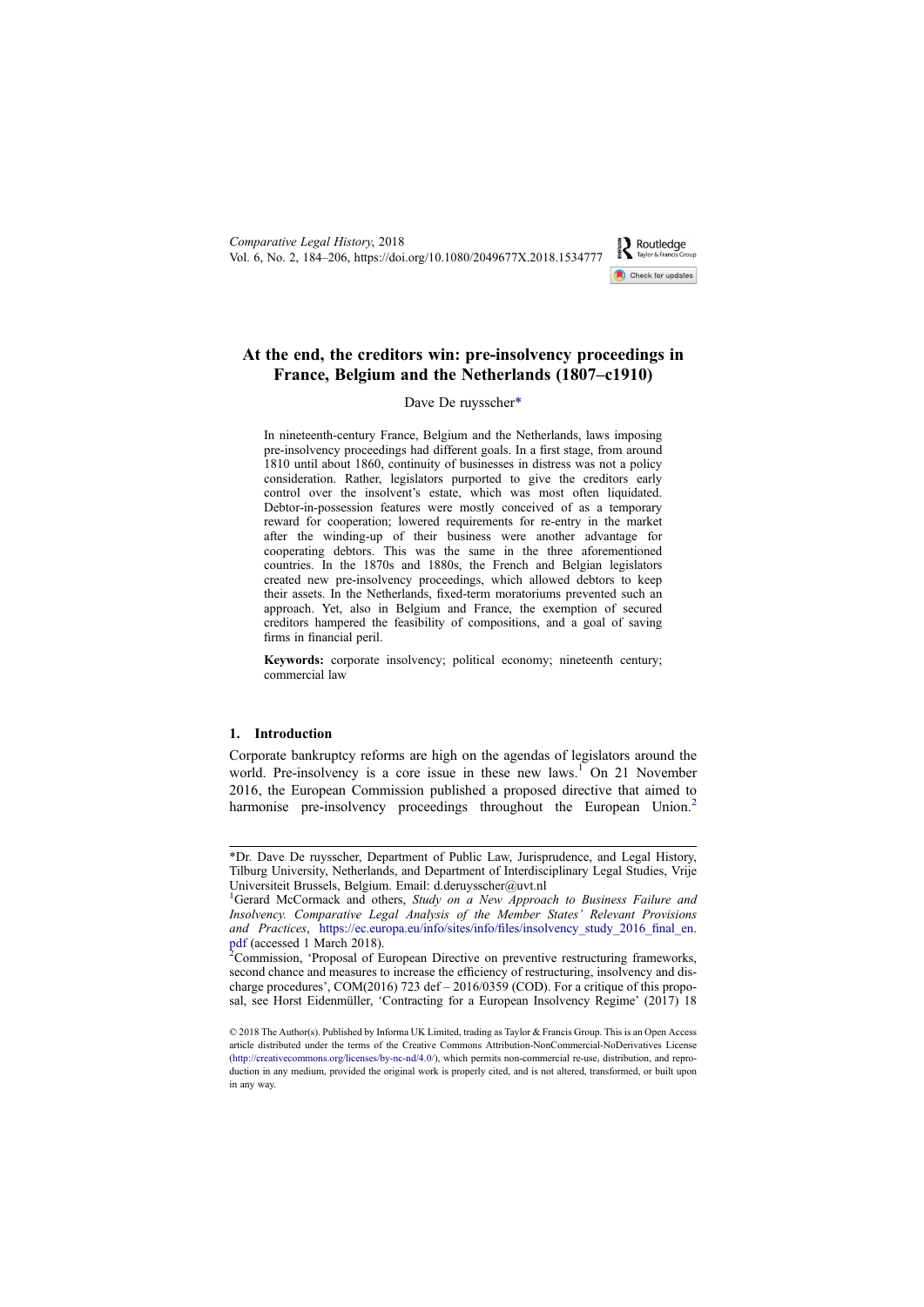Pre-insolvency proceedings, which have also been devised by national legislators within the EU's member states, can be defined as proceedings that allow businesses facing financial difficulties to apply for temporary protection<sup>3</sup> Presently, these are often considered as corporate restructuring proceedings: the management of the firm remains in place, but the company is required to undergo structural changes.<sup>4</sup> A common measure of protection is the temporary stay (debtors are shielded from their creditors during a moratorium; the latter cannot enforce their debts for a certain period of time). Other measures include rules on 'new/fresh money' (new lenders receive priority over previous lenders), debt-equity swaps, partial take-overs, to name but a few. The temporary stay is usually imposed by a judge; the other remedies may be part of a reorganisation plan, which has to be accepted by (a majority of) the creditors.<sup>5</sup>

The legislative changes, both at the national and supranational level, that were implemented following the financial crisis of 2008, have triggered questions on the goals of insolvency and pre-insolvency proceedings. Should they preserve stakeholders' rights or merely serve the interests of creditors? Are they feasible only to organise a winding-up and maximise the yields of auctioned assets of the insolvent firm?<sup>6</sup> Or should legislation prevent early liquidations and stimulate continuity of businesses even in the face of serious financial setbacks? It has been common to distinguish legal regimes concerning debt enforcement and insolvency along the lines of creditor- or debtor-friendliness. Recently, however, the array of possible motives underlying legislation is generally assessed as being broader. Some scholars contend that bankruptcy and pre-insolvency proceedings are valuable rituals in themselves. They can be directed towards (partial) dispensation of debts.<sup>7</sup> The goals of such proceedings are not only concerned with the maximisation of dividends, but also with fairness and accountability. $8$  The abovementioned

European Business Organization Law Review 273. See on the earlier Recommendation: Horst Eidenmüller and Kristin van Zwieten, 'Restructuring the European Business Enterprise: The EU Commission Recommendation on a New Approach to Business Failure and Insolvency' (2015) 16(4) *European Business Organization Law Review* 625.<br><sup>3</sup>The mentioned Directive encompasses preventive restructuring proceedings and discharge

proceedings, allowing for a second chance after liquidation. See s 1 European Directive  $COM(2016)$  723 def – 2016/0359 (COD).

<sup>&</sup>lt;sup>4</sup>See for an example of the recent identification of pre-insolvency with rescue proceedings, European Law Institute, Rescue of Business in Insolvency Law (European Law Institute 2017) 175 (no 224).

<sup>&</sup>lt;sup>5</sup>For a comparative survey of measures in corporate restructuring proceedings, see Gerard MacCormack, Andrew Keay, and Sarah Brown, European Insolvency Law: Reform and Harmonization (Edward Elgar 2017) 225-302.

<sup>&</sup>lt;sup>6</sup>This constitutes the so-called creditors' bargain approach. See Thomas H Jackson, *The* Logic and Limits of Bankruptcy Law (Harvard University Press 1986).

Stephan Madaus, 'Schulden, Entschuldung, Jubeljahre – vom Wandel der Funktion des Insolvenzrechts' (2016) 71(11) Juristenzeitung 548.

<sup>&</sup>lt;sup>8</sup>Vanessa Finch, 'The Measures of Insolvency Law' (1997) 17 Oxford Journal of Legal Studies 227.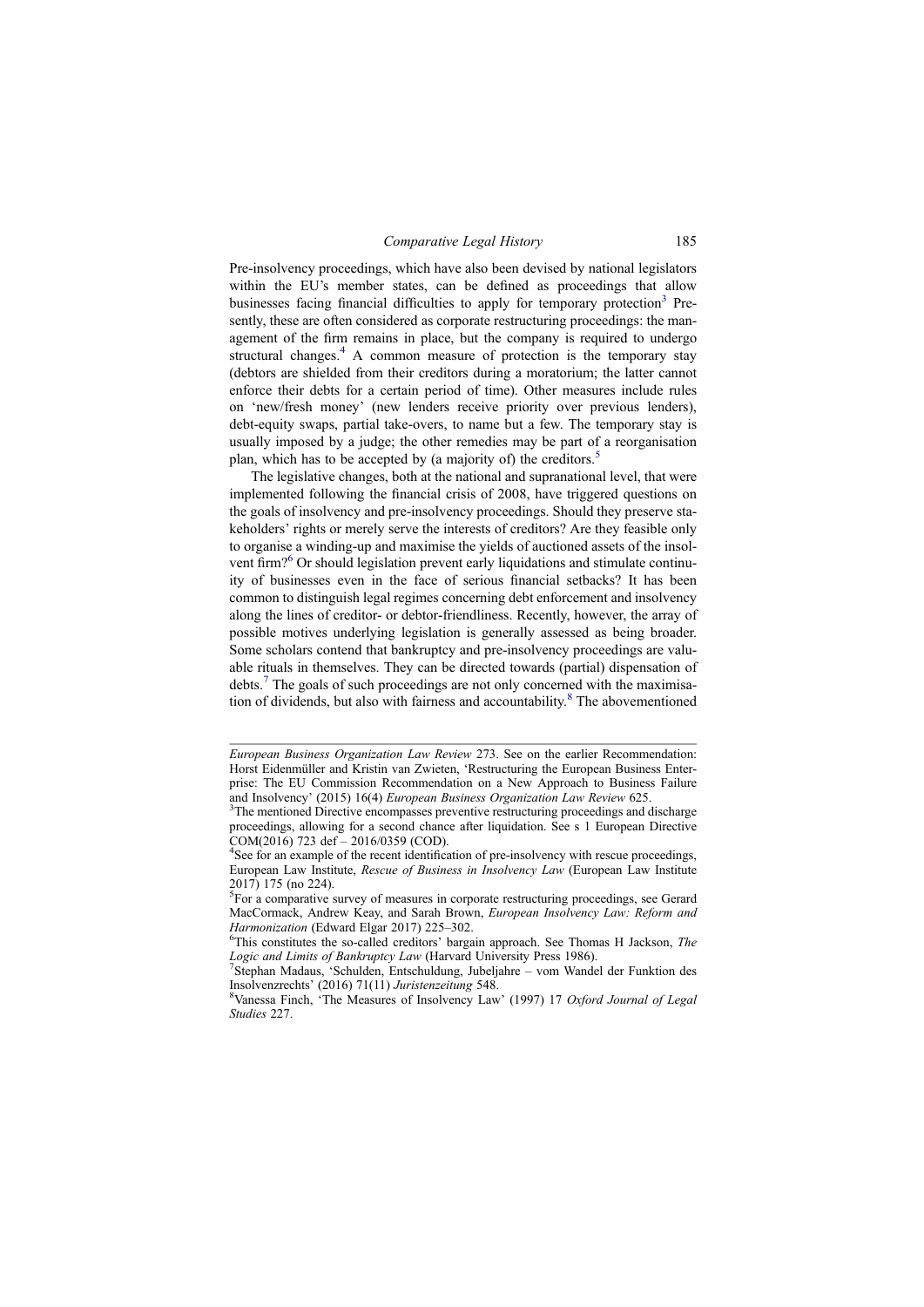efforts of harmonisation cannot ignore the divergence that exists among corporate insolvency laws throughout the European Union. The conceptualisation of insolvency itself provides an example. Overindebtedness can be categorised as a procedural issue (which has long been the case in Germany for example), $\degree$  or as a theme of private law, when it is considered as a modality of debt and contract (which is a dominant view in many European countries and the United States). All this invites for thorough historical-comparative research on the topic.

Historical arguments have been quite common in debates over proposed legislative changes and their intended effects.<sup>10</sup> However, sometimes they are overstretched. For example, the historical precursors of pre-insolvency proceedings are commonly considered as aimed at business rescue, or as being debtor-friendly. However, there is no direct line from the Italian 'concordato' of the later Middle Ages to restructuring proceedings of today.<sup>11</sup> This article demonstrates that nineteenth-century pre-insolvency proceedings could serve diverse purposes that were not incompatible with a creditor-orientated legal regime. Legislators could secure the cooperation of insolvents, but this was not per se combined with efforts of continuity of business or corporate rescue.

This article analyses pre-insolvency proceedings in France, Belgium and the Netherlands, in the nineteenth century and the first decade of the twentieth century. Analysis of the corporate insolvency regimes of these three countries is fruitful because of their shared legal history, which dates back to the early 1800s. Notwithstanding this communal background, the differences in nineteenth-century policy choices as to pre-insolvency proceedings stand out. Therefore, the historical development of the three countries' pre-insolvency regulations, resulting in divergence, demonstrates that legislators could address similar topics with different responses. Moreover, all of those could largely miss crucial points. Indeed, pre-insolvency laws of the mentioned nations did not generally preserve the going concern of firms. They mainly reinforced a creditor-orientated, liquidation-biased legal regime.

<sup>&</sup>lt;sup>9</sup>German commercial law codes of the nineteenth century (ADHGB of 1861 and the HGB of 1897) typically did not contain sections on insolvency proceedings, because Konkurs-<br>recht was viewed as pertaining to procedure.

 $10$ For example, in Belgium, in the 1980s references were made to the proceeding of 'controlled administration' ('gestion contrôlée'), which had temporarily been in effect in 1934 and 1935. See Chamber of Representatives, Parliamentary Documents, no 775/1 (draft bill, 28 October 1983) 2–3. Also, for France, see the first issue of International Journal of Insolvency Law, with a section on French law containing ten papers, of which several refer to the 1930s.

 $11$ Already warning against such a conclusion was Alfredo Rocco, Il concordato nel fallimento e prima del fallimento. Trattato teorico-pratico (Bocca 1902) 36–46. See also Dave De ruysscher, 'Business Rescue, Turnaround Management and the Legal Regime of Default and Insolvency in Western History (late Middle Ages to Present Day)' in Jan I Adriaanse and Jean-Pierre van der Rest (eds), Turnaround Management and Bankruptcy (Routledge 2017) 22–42.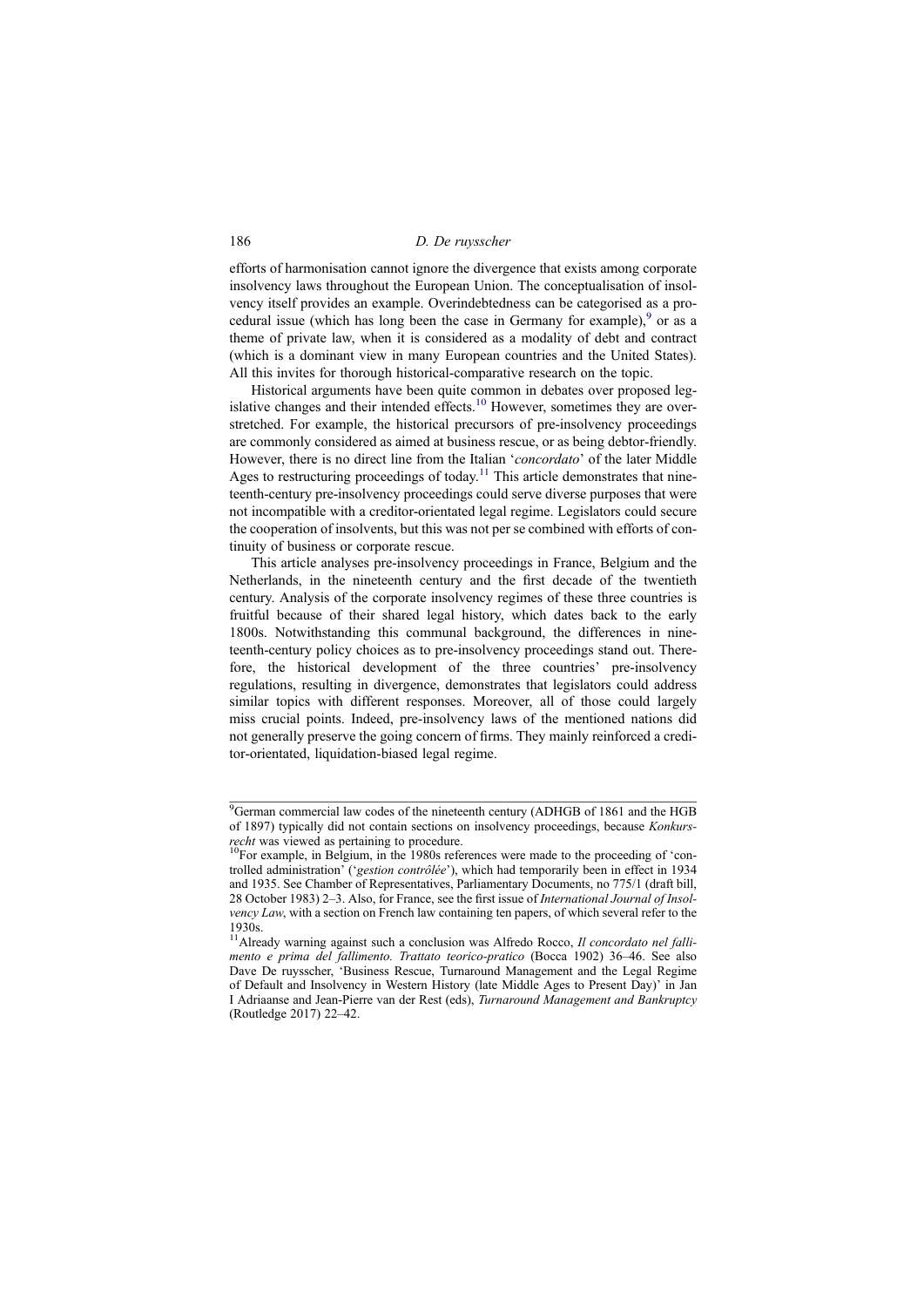This article begins by analysing the common roots of insolvency proceedings in these countries, which are found in the Napoleonic Code de commerce of 1807 and will then focus on pre-insolvency proceedings in Belgium and the Netherlands in the nineteenth century. This work will then proceed to elaborate on the legislative reforms of the 1870s, 1880s and 1890s, in all three mentioned countries, which for the first time created restructuring proceedings. Finally, the proceedings of the three countries are compared and evaluated as to their effectiveness.

#### 2. The Code de commerce: liquidation as default insolvency proceeding

In 1807, the French government issued the *Code de commerce*. It was imposed on the whole of the French Empire, which also included the territories of the Southern Netherlands that later, in 1830, would constitute the Kingdom of Belgium.<sup>12</sup> The same Code was introduced in the (Northern) Netherlands as well, but at a later time. The French *Code de commerce* had force of law in the formerly independent Kingdom of Holland (that is, the precursor of the Kingdom of the Netherlands) from January 1811 onwards. Before that time, under the Batavian regime (1796–1806), as well as under the Kingdom of Holland (1806–1810), drafts of codes of civil, commercial and procedural law had been written, containing sections on insolvency, but most of them were not promulgated.<sup>13</sup> Yet, these drafts of codes largely built on rules of the Old Regime and as a result they could easily be used as examples for new legislation that replaced the (foreign) Code de commerce. This was different from the situation in the Southern Netherlands (from 1830, Belgium) where the Napoleonic commercial code filled a gap and abolished few and often haphazard rules on insolvency. As a result, the commercial code of 1807 remained in force in Belgium for most of the nineteenth century.

A crucial difference between the legacy of the Code de commerce in Belgium and the Netherlands was that the Netherlands only embraced the newly introduced French codes for three years (1811–1813). In November 1813, when the Northern Netherlands threw off the yoke of French occupation, new codes were actively being prepared. In 1814, the Kingdom of the Netherlands became a United Kingdom, since it formally absorbed the  $-$  by then liberated  $-$  Southern Netherlands. Several drafts of codes were made, and deliberations were lengthy. This

<sup>&</sup>lt;sup>12</sup>Ernst Holthöfer, 'Handelsrecht und Gesellschaftsrecht: Belgien' in Helmut Coing (ed), Handbuch der Quellen und Literatur der neueren europäischen Privatrechtsgeschichte, vol 3/3 (Beck 1986) 3287–91.<br><sup>13</sup>René JQ Klomp, *Opkomst en ondergang van het handelsrecht. Over de aard en de positie* 

van het handelsrecht – in het bijzonder in verhouding tot het burgerlijk recht – in Nederland in de negentiende en twintigste eeuw (Ars Aequi 1998) 5–14; Boudewijn Sirks, 'De gevolgen van de inlijving van Nederland bij het Franse Keizerrijk in 1810 voor handel en nijverheid' in Louis Berkvens, Jan Hallebeek, and Boudewijn Sirks (eds), Het Franse Nederland: de inlijving 1810–1813. De juridische en bestuurlijke gevolgen van de 'Réunion' met Frankrijk (Verloren 2012) 148–49.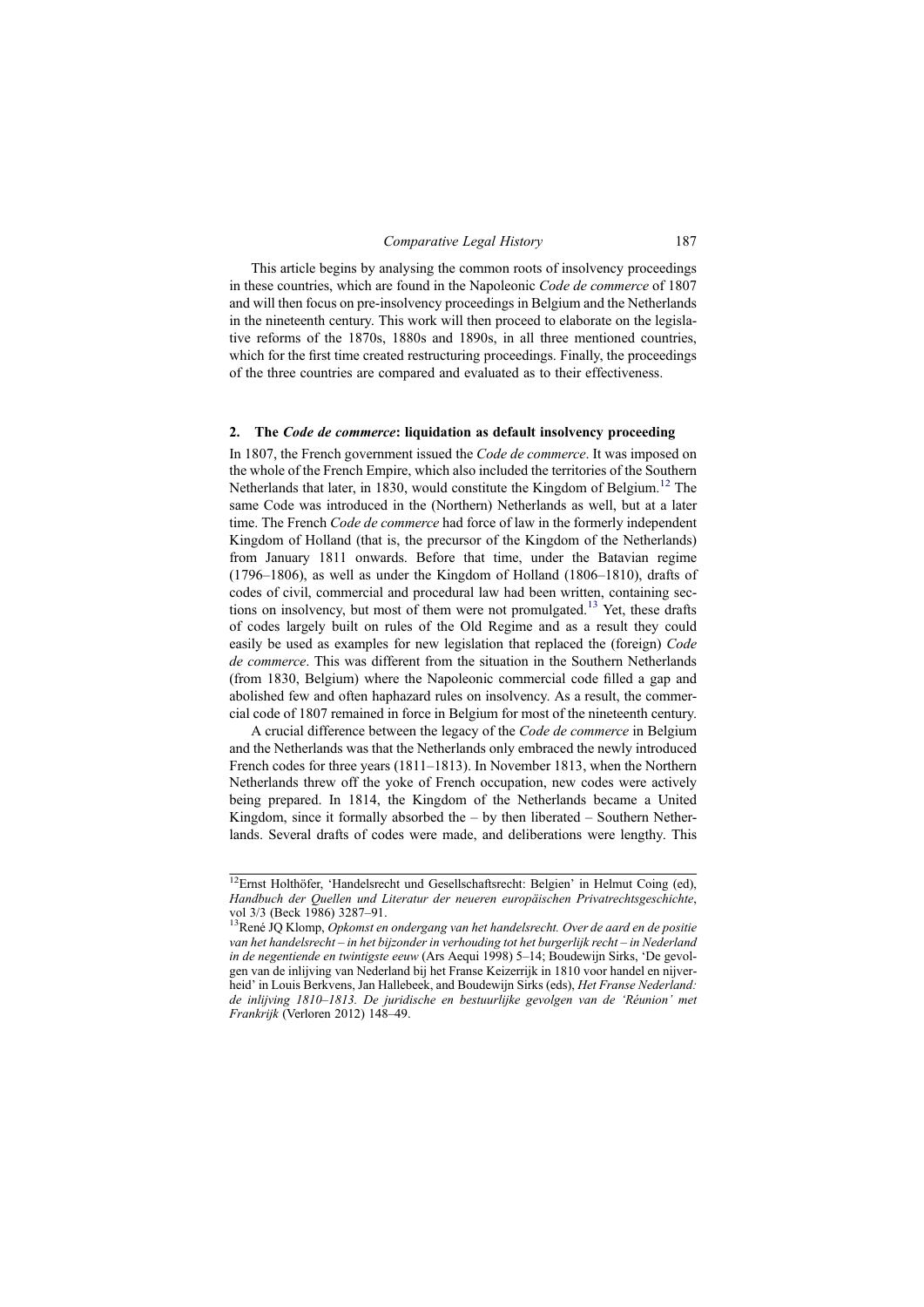was due to the difference of opinion between Northern and Southern (Belgian) members of the drafting committees.<sup>14</sup> In the summer of 1830, the commercial and civil codes of the United Kingdom were ready; they were published and were purported to enter into effect in February 1831.<sup>15</sup> But in September 1830, the Belgian revolt of independence meant that the implementation had to be postponed. After the founding of Belgium, in the Northern Netherlands new efforts of codification resulted in the issuing of a revised commercial code in 1838.<sup>16</sup> In the Netherlands, Napoleon's commercial code was provisionally used until the widespread adoption of national codes. By contrast, in the new state of Belgium the 1807 French commercial code was deliberately kept.<sup>17</sup>

Generally speaking, the Belgian state was more receptive to the French institutions than the Netherlands. A case in point is the commercial court. The French tribunaux de commerce had existed in France since the middle of the sixteenth century. By contrast, in the Low Countries there was no tradition of separating civil from commercial law. All mercantile disputes were dealt with in the civil law courts. In France, mercantile issues and litigation between merchants were brought before the commercial court; in this court, only merchants were judges. The French lay commercial court was accepted with enthusiasm in the Southern Low Countries, but was acknowledged with reluctance in the North. Between January 1811 and 1838 the newly installed commercial courts in the (Northern) Netherlands struggled and they were abolished in 1838.<sup>18</sup> However, even

<sup>&</sup>lt;sup>14</sup>The strife concerned the draft of the civil code, and not the commercial code. For the latter, a 1815 project was received favourably by Belgian delegates. However, because both codes were considered as being connected, also the promulgation of the commercial code was postponed. See John Gilissen, 'Codifications et projets de codification en Belgique au XIXe siècle' (1983) 14(1–2) Belgisch Tijdschrift voor Nieuwste Geschiedenis 220.<br><sup>15</sup>Gilissen (n 14) 210.<br><sup>16</sup>Ernst Holthöfer, 'Handelsrecht und Gesellschaftsrecht: Niederlande' in Helmut Coing

<sup>(</sup>ed), Handbuch der Quellen und Literatur der neueren europäischen Privatrechts-<br>geschichte, vol 3/3 (Beck 1986) 3402–67.

See Dirk Heirbaut, 'Enkele hoofdlijnen uit de geschiedenis van het Wetboek van Koophandel in België' in Dirk Heirbaut and Georges Martyn (eds), 200 jaar Wetboek van Koophandel (Royal Academy of Belgium 2009) 91–103. <sup>18</sup>On the French *tribunaux de commerce* (and their precursor, the *juridiction consulaire*),

see Jean Hilaire, Introduction historique au droit commercial (Presses universitaires de France 1986) 73–75; Edouard Richard, Droit des affaires. Questions actuelles et perspectives historiques (Presses Université de Rennes 2005) 74–77 nos 78–83; Jean Hilaire, 'Perspectives historiques de la juridiction commerciale' in Les tribunaux de commerce. Genèse et enjeux d'une institution (La Documentation française 2007) 10–11; Dave De ruysscher, 'Handel in oud en nieuw recht: lobbyen voor een afzonderlijk handelsrecht doorheen de geschiedenis' (2011) Tijdschrift voor Privaatrecht 1623; Romuald Szramkiewicz and Olivier Descamps, Histoire du droit des affaires (LGDJ 2013) 191–92. On the commercial courts in Belgium and the Netherlands, see MW van Boven, 'De rechtbanken van koophandel (1811–1838). Iets over de geschiedenis, organisatie en de archieven' (1993) 97 Nederlands Archievenblad 5; Georges Martyn, 'De rechtbanken van koophandel in België' (2008) 10 Pro Memorie: bijdragen tot de rechtsgeschiedenis der Nederlanden 203;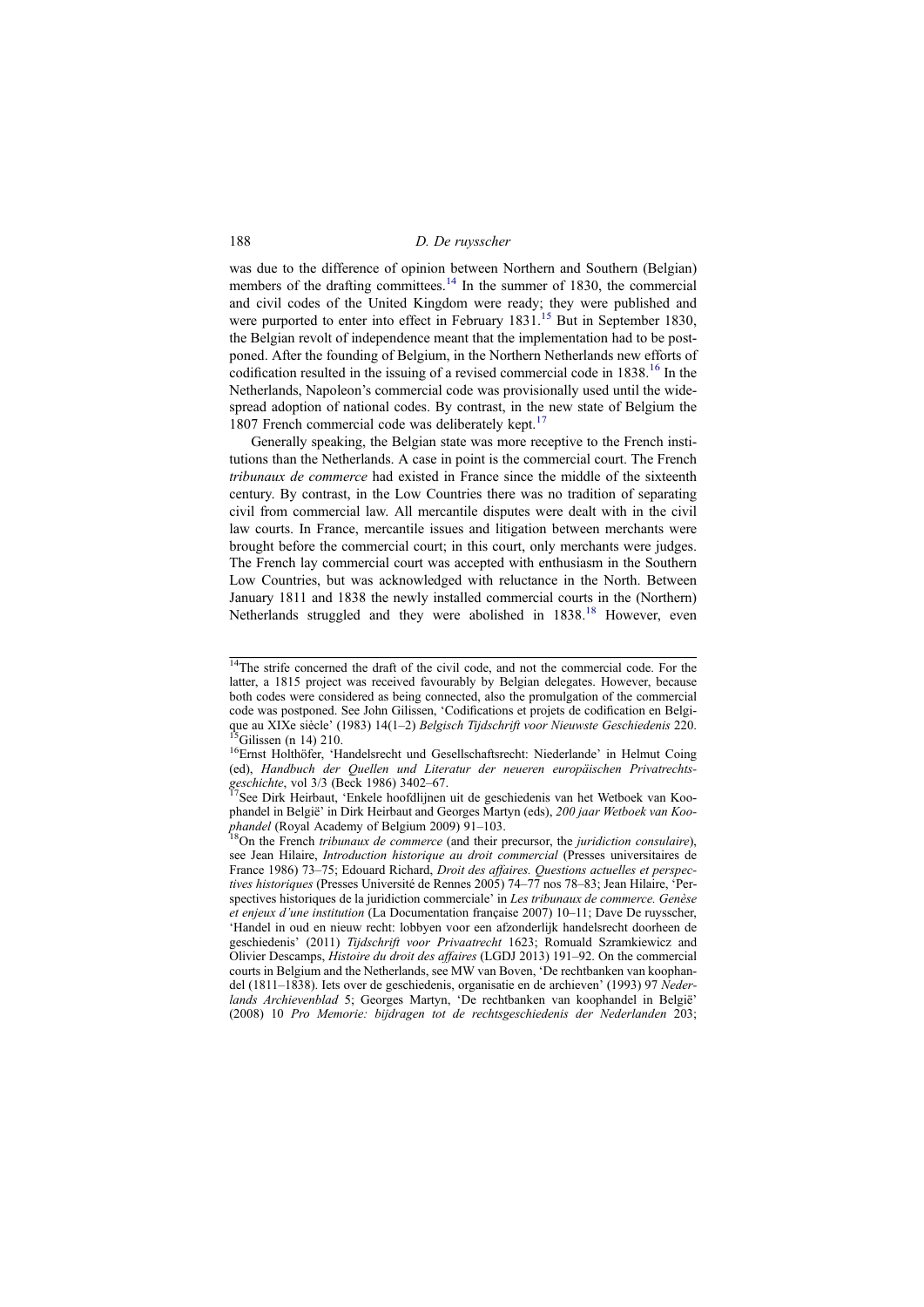though the 1838 Dutch commercial code was drafted in order to supersede the French code, its contents were very similar. Over the course of the first decades of the nineteenth century, in subsequent drafts and proposals of legislation Dutch traditions had been replaced for French solutions concerning matters of securities and insolvency. It is no surprise that the 1838 Dutch Commercial code bore testimony to these developments also.<sup>19</sup>

The French commercial code of 1807 listed rules regarding 'commerçants', merchants, and contained a sizeable chapter on insolvency ('faillite'). The code provided a one-gateway-approach to bankruptcy. Upon persistent default ('cessation de paiement'), insolvency proceedings had to be started before a commercial court. Pre-insolvency proceedings had deliberately been abolished in the drafting process of the commercial code.<sup>20</sup> According to the code, negotiations of the debtors and the creditors, leading up to a composition ('concordat'), were possible, but only after the debtors had formally been declared insolvent. This categorisation brought about the dispossession of the effects of the insolvent debtors. In the judgment qualifying the debtors as 'faillite', the court appointed a commissioned judge and trustees for administering the former's estate. If negotiations failed or if the majority of requirements for a composition were not met, the only outcome of the trial was liquidation of the estate. This was a very likely result: half of the creditors representing three fourths of the debts (in sums) had to accept the proposed concordat. In addition, not all creditors were involved: secured creditors, who held mortgages or pawns as collateral for their debts, were considered super-priority 'separatists'. They could ignore the insolvency proceedings, and even a composition, and sue to obtain their collateralised assets, thus hampering the feasibility of payment plans and reductions that were granted by non-secured creditors in a *concordat*.<sup>21</sup>

The sections of the French commercial code of 1807 regarding insolvency have rightly been labelled as 'strict'.<sup>22</sup> Insolvents were deemed to have

Georges Martyn, 'Le débat à propos des tribunaux de commerce en Belgique depuis 1807' in Anne Girolet (ed), Le droit, les affaires et l'argent (Université de Bourgogne 2009) 445–

<sup>62.&</sup>lt;br><sup>19</sup>See Egbert Koops, *Vormen van subsidiariteit. Een historisch-comparatistische studie* naar het subsidiariteitsbeginsel bij pand, hypotheek en borgtocht (Boom 2013) 223–42; Vincent JM van Hoof, Generale zekerheidsrechten in rechtshistorisch perspectief

<sup>&</sup>lt;sup>20</sup>See the proposition by Legras (1799): Philippe Legras, *Projet d'un code des faillites*, surséances, cessions judiciaires et banqueroutes (Bailleul 1799) 69–73, and the acceptance of lettres de répit and arrêts de surséance in the proposal by the Miromesnil-committee. See Henri Lévy-Bruhl, Un projet de Code de commerce à la veille de la Révolution. Le projet *Miromesnil* (1778–1789) (Leroux 1932) 237–40.<br><sup>21</sup>Hilaire, *Introduction* (n 18) 325–30; Pierre-Cyrille Hautcœur and Nadine Levratto, 'Fail-

lite' in Alessandro Stanziani (ed), Dictionnaire historique de l'économie droit (LGDJ 2007) 159–67; Szramkiewicz and Descamps (n 18) 384–94.<br><sup>22</sup>Hilaire, *Introduction* (n 18) 324–25.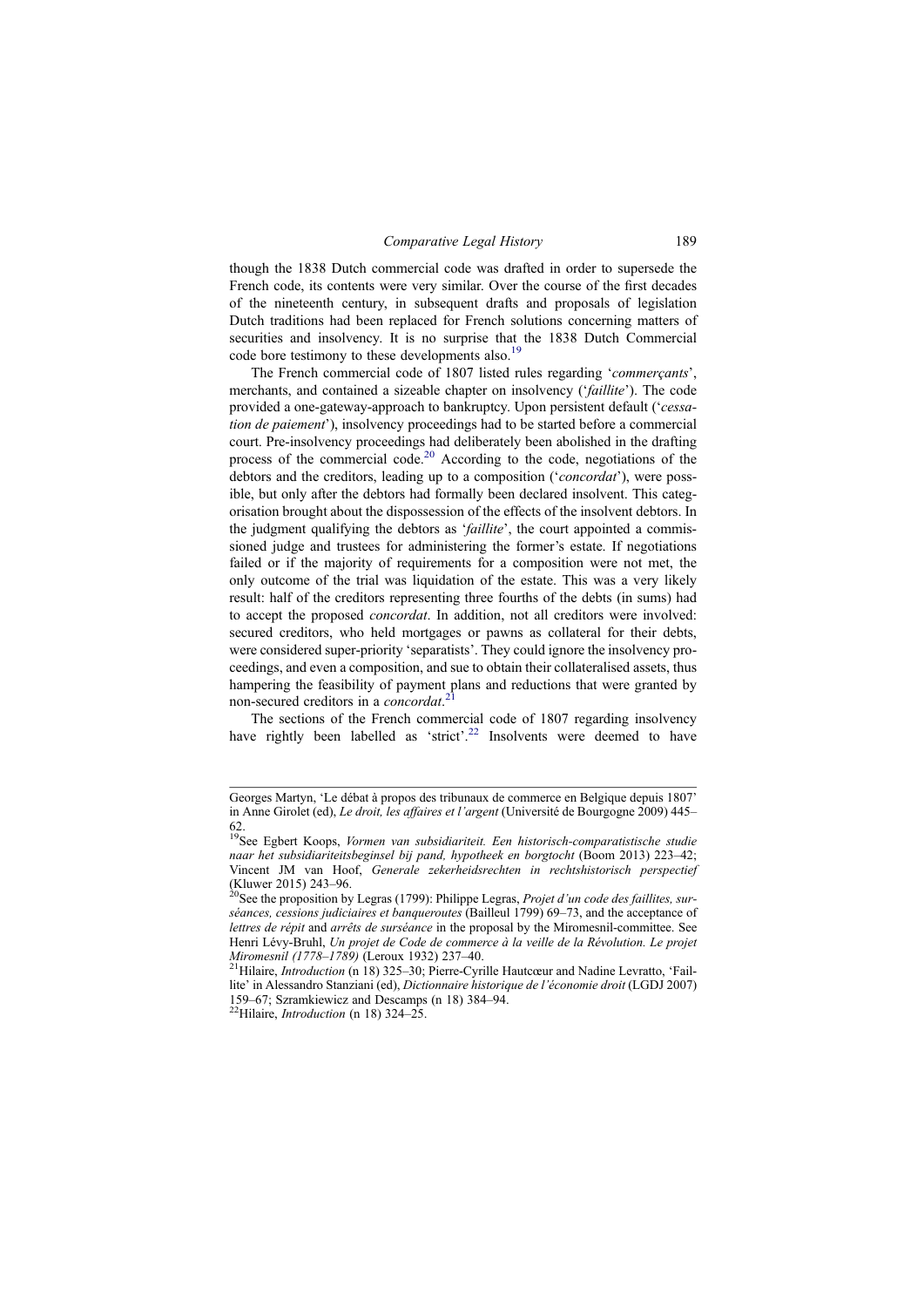committed fraud; they were arrested at the start of the bankruptcy proceedings (s 453). Criminal prosecution was probable. The commercial code distinguished between 'fraudulent bankruptcy' and 'simple bankruptcy'. The former encompassed intentional bankruptcy, but the latter was considered as insolvency because of unprofessional behaviour. 'Simple bankruptcy' was used as category for insolvency that ensued from 'excessive dispenses' and 'risky investments'. Even the irregular keeping of books by an insolvent was regarded as 'simple bankruptcy' (s 587).

Policy considerations underlying the contents of the commercial code were not in favour of insolvents, therefore. Merchants and statesmen shared reservations on leniency against merchants who could not repay their creditors and both groups had, before and during the writing of the commercial code, supported a fierce approach.<sup>23</sup> Notwithstanding lengthy drafting processes and deliberations on the contents of the Code, the mentioned provisions had remained virtually unchallenged. All of this was a reaction against the liberalisation of trade, which had marked the regimes of the early French Revolution and of the Directory. A financial crisis of 1805 had resulted in the corroboration, even the reinforcement of the mentioned strict ideas.<sup>24</sup> Additionally, under the Old Regime the fraud of debtors had become widespread because no appropriate proceeding had existed that regulated the administration of the estates of insolvents.<sup>25</sup> All these were reasons for the 1807 legislators to craft a legal framework that imposed dispossession at the slightest indication of insolvency. Insolvent debtors were held to bring forward their problems, even though there were no incentives for them to do so. Liquidation of business was an evident danger. Furthermore, re-entry into the market was difficult to obtain. At the end of the insolvency proceedings, when the commercial court judged on whether the effects of the insolvent debtor were to be sold publicly or whether a composition was accepted, it was also decided to what extent the debtor was 'excusable' (s 613). If in the course of the bankruptcy proceedings no traces of criminal behaviour had been found, the bankrupt was declared

 $23$ See the contents of projects of commercial code, written between 1801 and 1805: Fabien Valente, 'Une découverte récente: le projet de Code de commerce lyonnais (1802)' (1993) 136–37 Vie et sciences économiques 121; Fabien Valente, 'Contribution à l'histoire de la codification en droit commercial: le projet de la chambre de commerce de Paris (1804)' (2004) 82 Revue historique de droit français et étranger 90; Szramkiewicz and Descamps (n 18) 350. On the views concerning 'bankrupts' and debt, see Erika Vause, '"He Who Rushes to Riches Will Not Be Innocent": Commercial Honor and Commercial Failure in Post-Revolutionary France' (2012) 35(2) French Historical Studies 321; James R Munson, 'The "Interests of Commerce": Business Failure in the

<sup>&</sup>lt;sup>24</sup>Hilaire, *Introduction* (n 18) 90; Szramkiewicz and Descamps (n 18) 349.<br><sup>25</sup>Jean Guillaume Locré, *La législation civile, commerciale et criminelle*, vol 19 (Treuttel and Würtz 1830) 77–91. See also Sigrid Choffée, La faillite du commerçant au XIXe siècle (PhD thesis, Université de Paris-XII 1997) 74.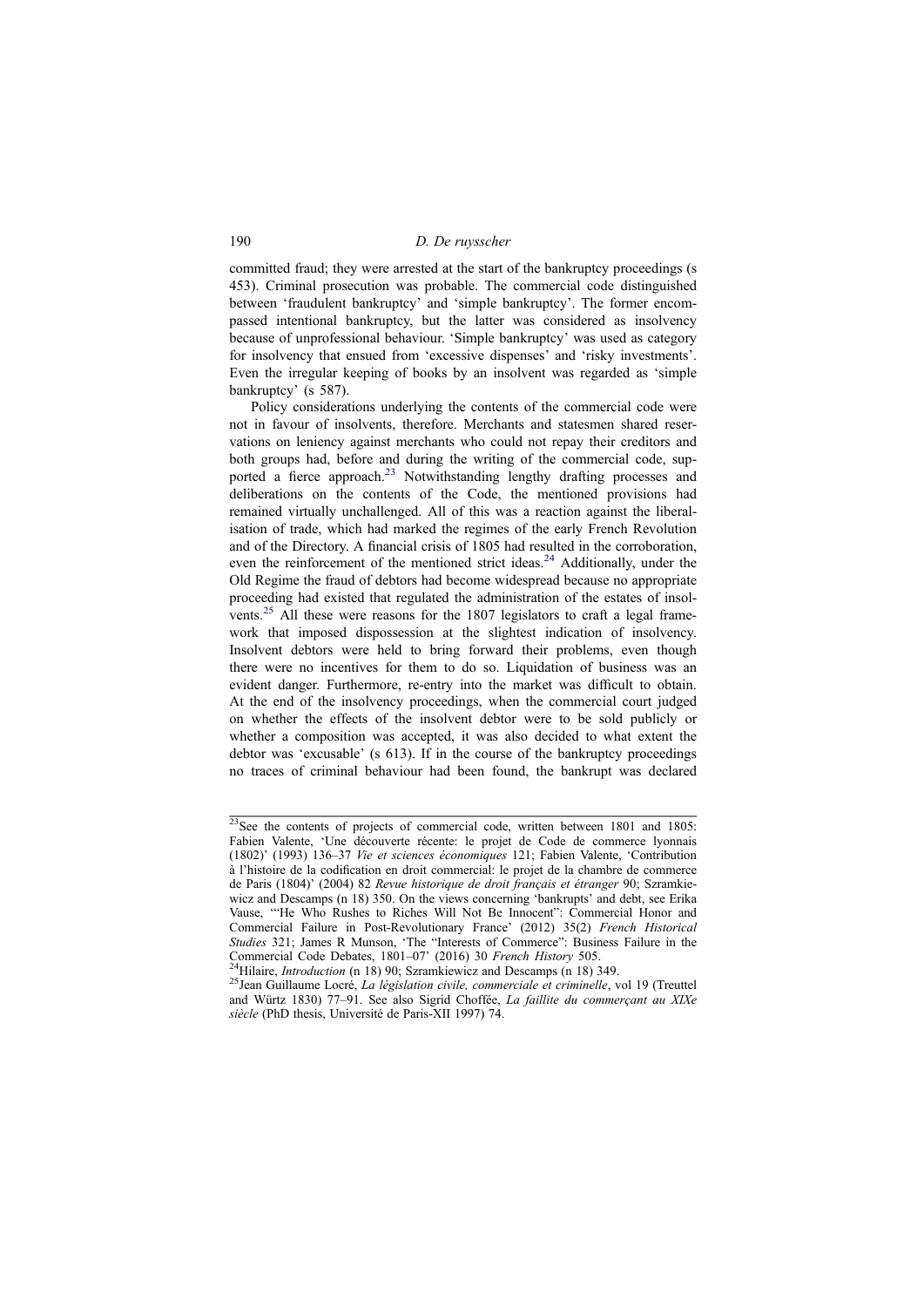'excusable', being eligible for re-entry in the market at a later time ('réhabilitation') (s 614). Yet, however, réhabilitation could only be awarded if all debts were paid (s 605).

#### 3. Belgium and the Netherlands: Surséance and Sursis de Paiement (c1815–c1870)

#### 3.1. From leniency to creditor control: Surséance in the Netherlands

After the demise of Napoleon and the dissolution of the French Empire, the Southern Netherlands were merged with the Kingdom of the Netherlands. During the brief reign of the United Kingdom of Netherlands (1815–1830) an older idea of court-imposed moratoriums in insolvency, which had been abandoned under the French occupation, was re-introduced. In the Low Countries and elsewhere under the Old Regime, debtors' protection against enforcement had been inspired mostly by ideas of humanity; a distinction was made between 'good' and 'bad' debtors. The first ones were to be given the opportunity to postpone payments, whereas measures of strict enforcement, for example of expropriation and imprisonment, were considered fitting for the 'bad' debtors.<sup>26</sup>

In the (Southern and Northern) Low Countries during the seventeenth and eighteenth century, central courts had issued 'letters of grace' that provided insolvents with protection even against the will of their creditors. In 1793, the States of Holland had regulated the so-called 'surcheancie', apparently because of abuses of the arrangement. 'Surcheancie' was a temporary shielding of unfortunate debtors, merchants and others, against enforcement of debts, for a period of up to twelve months. The 1793 law provided that the States would grant a moratorium only following the advice of the Court of Holland. The latter had to inquire into the causes of the insolvency and to hear the opinions of the creditors. Yet, the actual decision to grant a relief was not the creditors' but pertained to the authority of the States of Holland.<sup>27</sup> It was fairly typical in the Old Regime that debtors' protection was deemed a privilege, granted in exceptional circumstances, and that this injunction was vested in the grace of the Prince. Similar arrangements had been common in

 $26$ This was a mainstream argument in the *ius commune*. See Benvenuto Stracca, De conturbatoribus sive decoctoribus tractatus, in De mercatura, seu de mercatore … (Lyon 1556) 289 (2.2); Guiseppe Speciale, 'Fures, latrones publici, decocti fraudulenti: il confugium per if falliti da Innocenzo III a Benedetto XIII' (1996) 7 Rivista internazionale di dirltto comune 152. This view built on the requirement for cessio bonorum that the applicant had to be of good faith. On this issue: James Q Whitman, 'The Moral Menace of Roman Law and the Making of Commerce: Some Dutch Evidence' (1996) 105 Yale Law Journal 1873; Patricia Zambrana Moral, Derecho Concursal Histórico I. Trabajos de Investigación (Universidad de Málaga 2001) 210.<br><sup>27</sup>Johannes van der Linden (ed), *Groot Placaatboek inhoudende de placaaten ende ordon*-

nantien van de edele groot mog. Heeren staaten van Holland en West-Friesland … (Allart 1796) 564–65 (15 November 1793).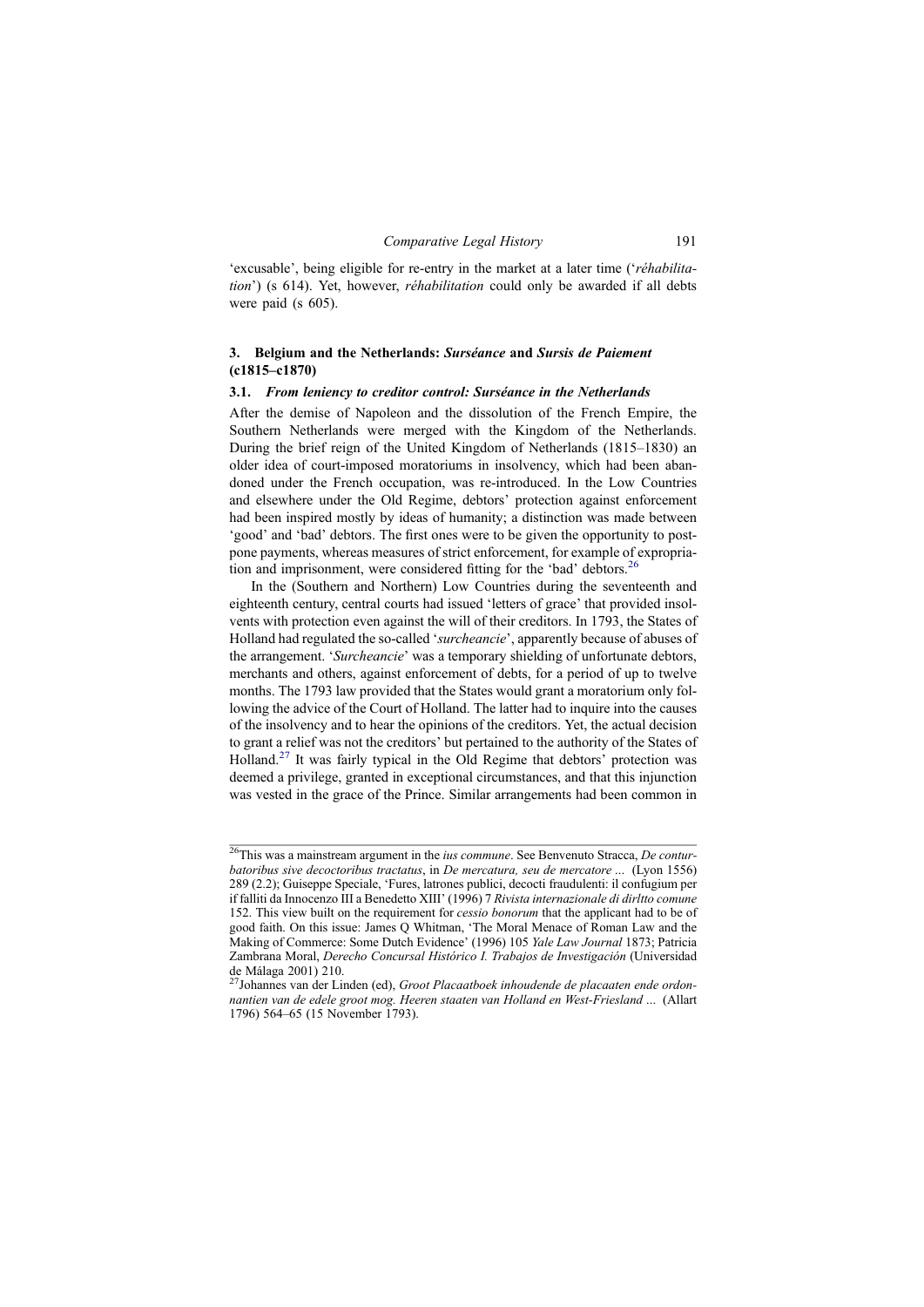eighteenth-century France as well, $^{28}$  but during the drafting of the French commercial code of 1807 unilaterally imposed protections of debtors had been deliberately left out.

In January 1814, King William I of the Netherlands issued a decree that revived the proceeding of 'surcheancie'. The government could grant relief (now labelled 'surséance') to insolvent debtors, merchants and others, on the condition that they had been struck by disaster and that the relief would facilitate their recovery. When granted, a temporary automatic stay on claims applied for up to a year and insolvents were allowed to remain in possession of their effects. However, the administration of their affairs was supervised over by representatives that were chosen from among the creditors. Creditors were invited to express their opinions on the debtor's application, but they could not prevent the government's decision to impose a moratorium. In November 1814, when the assembling of the United Kingdom was being prepared, the decree was extended to the Southern Netherlands as well.<sup>29</sup> As had been the case in the 1793 law, the one-year moratorium was devised to block out all enforcements, and also those of secured creditors. By contrast, according to the rules of the French commercial code, secured creditors were deemed 'separatist'super-priority creditors: their pledges were not part of the bankruptcy trust (see above). Since it was unilaterally imposed from above, surséance was still considered a matter of princely grace, much as it had been in the Old Regime. The policy considerations underlying the decree of 1814 were still mainly based on clemency towards bona fide debtors but at the same time control over the insolvent's estate by creditors' representatives was imposed.

In the course of the 1820s and 1830s, efforts to recast the proceeding of *sur*séance went together with a change of its purposes. In 1826 a new law was enacted, which altered its basic features. For example, relief was to be granted by the Supreme Court (Hoge Raad) and no longer by the government. This transformed surséance into a regular court proceeding. The decisions were taken by the Supreme Court, but the proceedings of verification of debts were administered by a court of first-instance (arrondissementsrechtbank). Moreover, it was provided that the debts of secured creditors were not suspended during the period of relief of twelve months.<sup>30</sup> This latter shift in policy came after prolonged efforts to draw up codes of Dutch law. Over the years, drafters had become more susceptible to French legislative ideas at the expense of their national tradition. As a result, the earlier Dutch approach of pooling all debts, secured and unsecured, was abandoned for a regime that was more advantageous for secured creditors.<sup>31</sup>

<sup>&</sup>lt;sup>28</sup>Claude Dupouy, *Le droit des faillites en France avant le Code de commerce* (Pichon 1960) 139-40; Choffée (n 25) 20.

<sup>&</sup>lt;sup>29</sup>Decree of 23 November 1814, *Pasinomie*, 2nd series, vol 1, 359.<br><sup>30</sup>Law of 23 March 1826, *State Gazette* no 48.<br><sup>31</sup>Justinus C Voorduin, *Geschiedenis en beginselen der Nederlandsche wetboeken* ..., vol 10 (Natan 1841) 883–914.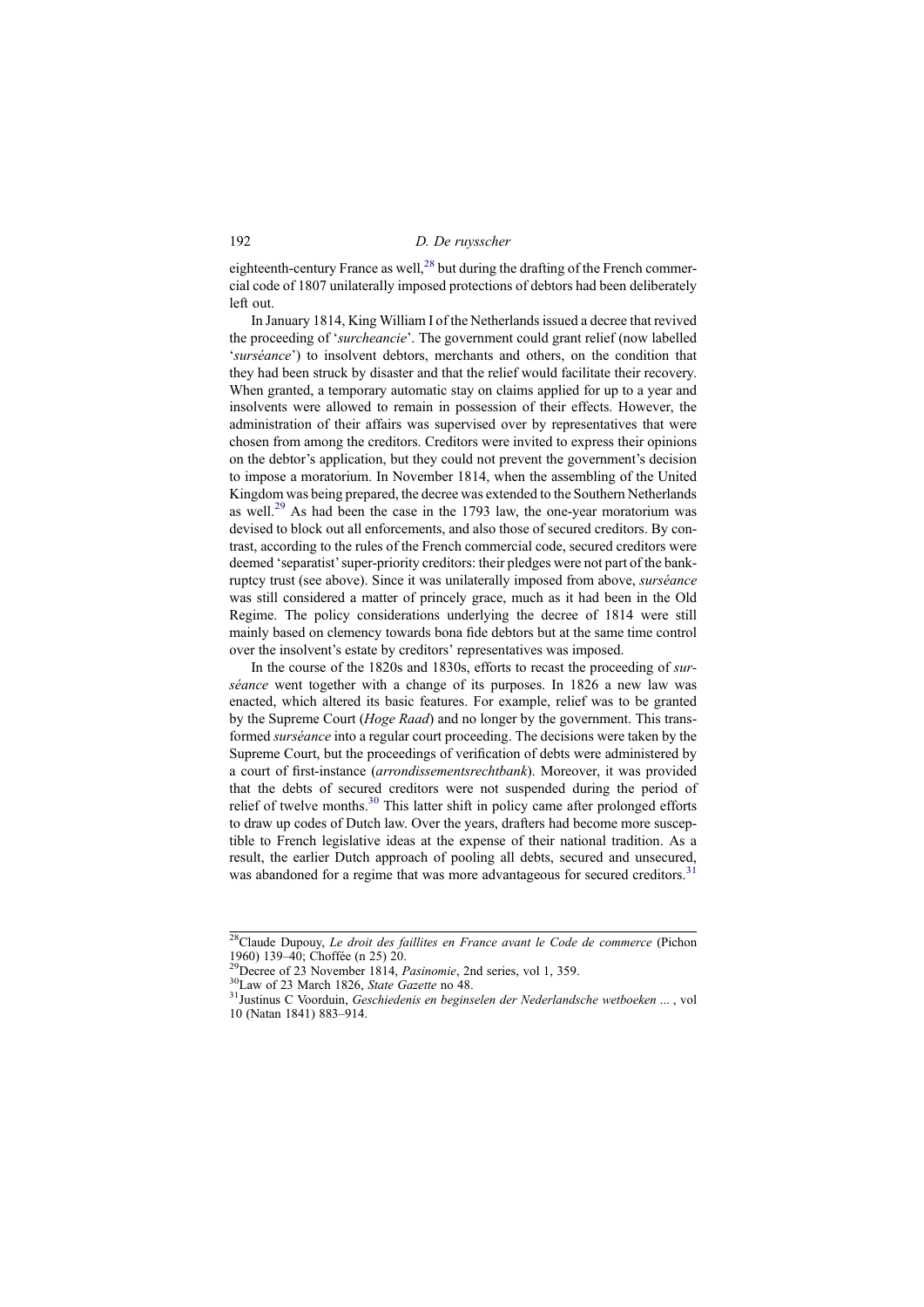The aforementioned change in approach also concerned a new differentiation between merchants and non-merchants. The 1814 decree had not distinguished between traders and non-traders. Moreover, in the 1810s and 1820s, some (drafts of) Dutch codes had proposed the so-called atterminatie, for any kind of debtor. Atterminatie was a court-imposed moratorium of up to three years following approval by a majority of creditors.<sup>32</sup> But over a course of years, it was emphasised that only merchants could seek this remedy, and then, in the 1826 law, it was merged with surséance.<sup>33</sup>

In the 1838 Dutch commercial code, the sections of the 1826 law on surséance were for the most part copied (s 900-923), but it can be argued that the arrangement became even more creditor-orientated. A distinction was drawn between a provisional and a longer moratorium. The first one was granted by the judge (the first-instance court, not the Supreme Court), if no traces of fraudulent behaviour were found and if other conditions were met. The provisional moratorium lasted until creditors voted on the longer relief of one year; this could only be granted if a majority of creditors supported it (three fourths of creditors, representing two thirds of debts (in sums), or two thirds of creditors with at least three fourths of the debts (in sums)) (s 914). This latter change marked the end of a transformation of surséance from a petition for exceptional relief towards an incourt moratorium proceeding that was controlled by the creditors. In that regard, the new Dutch rules had re-aligned themselves closely to the French example of post-insolvency compositions. The conceptions of the French commercial code had prevailed over Dutch traditions.

#### 3.2. The Belgian sursis de paiement

Following its independence in 1831, the Belgian government publicly proclaimed that a Belgian commercial code would be drafted, and that new bankruptcy legislation would be enacted.<sup>34</sup> However, in practice it took twenty years before modest changes were made to the French commercial code, which continued to be used. In France in 1838, some amendments had been inserted into the commercial code's chapter on bankruptcy. But the moratorium enshrined within the Dutch code of 1838 was not implemented. Rather, the 1838 French law aimed at softening

<sup>&</sup>lt;sup>32</sup>This was part of the 1809 Civil code for the Kingdom of Holland (s 1184–1186) and of the Code of civil procedure of 1809 (s 761–764). For the reprisal of this arrangement in later drafts, see Voorduin (n 31) vol 10, 884–85.

 $33$ In the 1838 Civil code, or the 1838 commercial code, *atterminatie* was no longer mentioned. Moreover, the French example of the judges' authority to impose postponements of payment upon creditors (s 1244 French Civil code) was not copied either. See Carel Asser, Het Nederlandsch Burgerlyk Wetboek vergeleken met het Wetboek Napoleon (Van Cleef 1838) 493–94. On the progressive demise of atterminatie, see Willem LPA Molengraaff, Leidraad bij de beoefening van het Nederlandsche handelsrecht (Bohn 1912) 860.<br><sup>34</sup>s 139, 9° and 11° Constitution of 1831.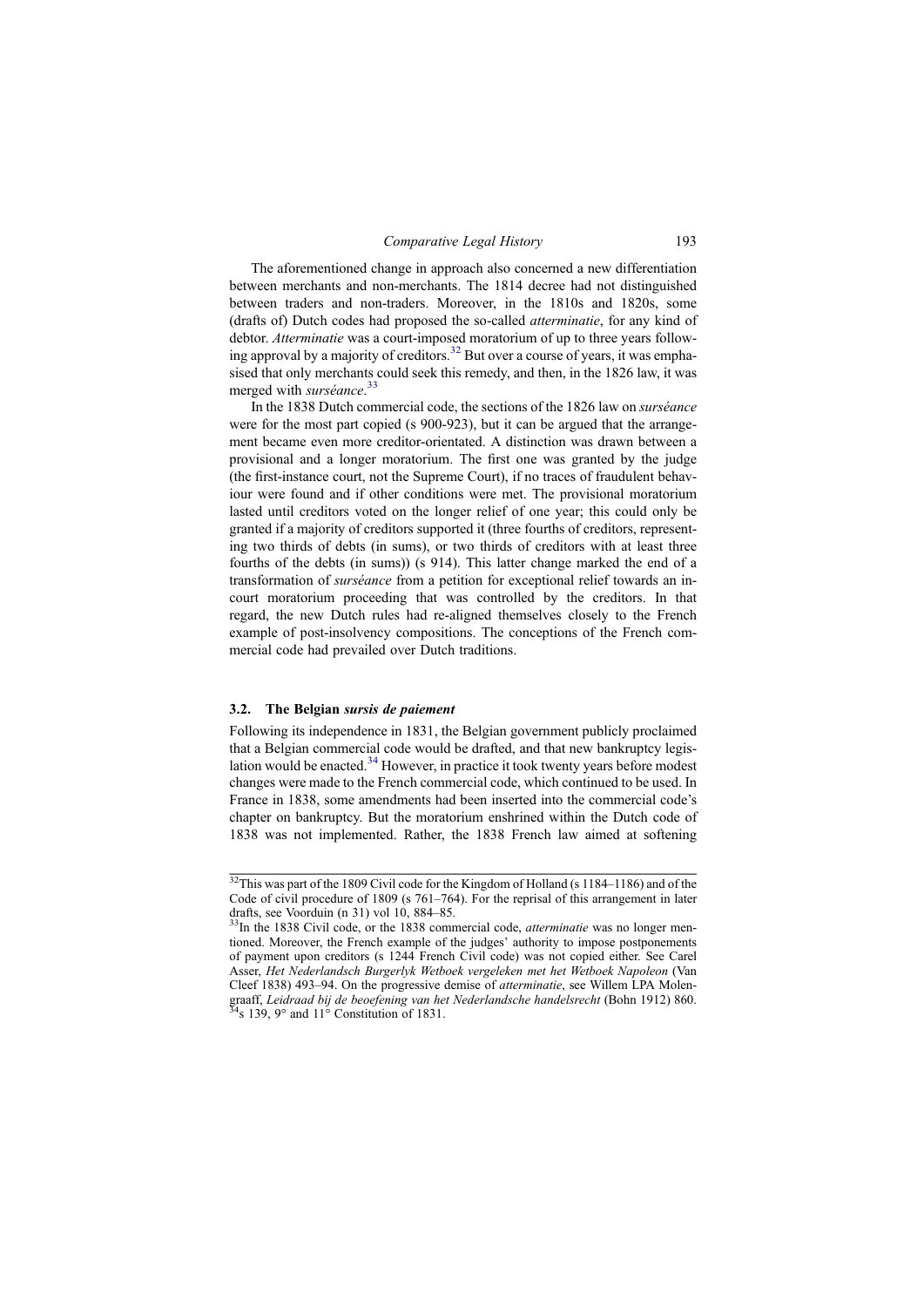some of the strict rules regarding insolvents, especially when they could not be held liable for their overindebtedness.<sup>35</sup> A Belgian law of April 1851 on *faillite* and concordat copied many parts of the French bankruptcy reform act of 1838, but also kept the Dutch surséance.<sup>36</sup>

In practice, the Dutch surséance was occasionally used after the Belgian independence of 1830. The proceedings had been adjusted to complement the new Belgian procedure: applications had to be filed with the Belgian government and the courts of appeal advised on them. But the proceeding remained exceptional. From 1831 until 1844, only 85 petitions were submitted, 58 of which were rejected.<sup>37</sup>

In the 1851 law, some important changes were made to the Dutch arrangement. The Belgian surséance, which thenceforth was labelled 'sursis de paiement', literally 'suspension of payments', was construed as a combination of the French concordat and the Dutch surséance, as had been done in the 1838 Dutch Commercial code. Upon a brief suspension of claims following a court injunction, which was issued at the demand of an 'honest but unfortunate' debtor, a moratorium of at most one year could be granted provided that a majority of creditors, representing three fourths of the debts (in sums), voted in favour of the moratorium (s 593-610). The proceeding of sursis de paiement was devised as an 'insolvency light' proceeding. Bankruptcy proceedings could be started only on the condition of 'cessation of payments' ('cessation de paiements'), which was definitive insolvency. For sursis, it was provided that the debtors had to be able to recover with the moratorium, but 'cessation' was a requirement as well, even though it must only be temporary (s 593). As a result, shifting from a pre-insolvency to a post-insolvency proceeding was very easy. If requirements for sursis de paiement were not met, then the debtors were generally considered faillite. The date of start of the faillite was considered the date when the debtors had filed for sursis (s 613). The debtors were invited to petition for sursis when facing difficulties of payment; early detection of financial problems was considered an advantage for the creditors. The debtors were incentivised to apply for sursis because re-entry was not dependent on proceedings of rehabilitation.

Next to sursis another composition proceeding was codified in the 1851 law. If the debtors declared themselves insolvent (that is having ceased payments definitively) and had not deceived their creditors, then an accelerated proceeding for reaching a concordat (ie a post-insolvency composition) could be started. Under those circumstances, the debtors were invited to propose an agreement and creditors were to vote on the proposal within a short period of time. The proceeding was implemented in order to stimulate debtors to come forward with their payment problems. But it was very difficult to achieve any successful result. First of all, the 'swift' concordat was a post-insolvency proceeding; the debtors had to present

<sup>&</sup>lt;sup>35</sup>Hilaire, *Introduction* (n 18) 332; Richard (n 18) 576–78.<br><sup>36</sup>Law of 18 April 1851, *State Gazette 24* April 1851.<br><sup>37</sup>Compte de l'administration de la justice civile en Belgique 1832–43, Appendice, xxiv.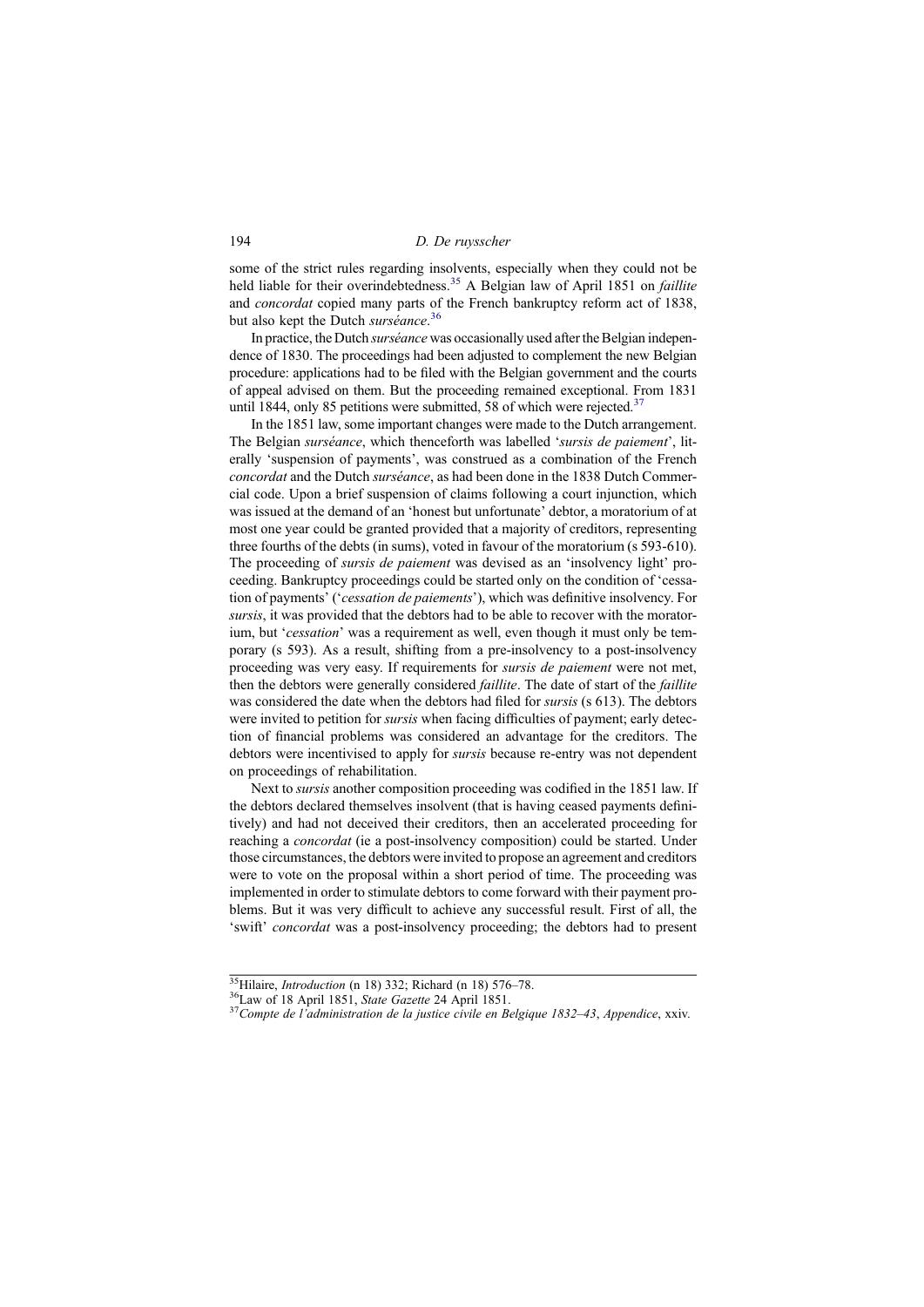themselves as being faillite, which made them vulnerable to liquidation. Secondly, this was not unlikely since the majority rules were stricter than for the regular concordat: three fourths of creditors, representing five sixths of the debts (in sums), were to approve the schemes that were drafted by the debtors (s 520).

The mentioned majority rules in Belgium and the Netherlands referred to French examples. Moreover, as was the case with the 1826 and 1838 Dutch regulations, the Belgian sursis de paiement and the 'swift' concordat secured creditors were not subjected to the automatic stay. This was another French view. Only under sursis, in the case that they had mortgages, on immovable property or appurtenances that were necessary for the debtors' business (such as factory buildings, stockrooms or warehouses), secured creditors were not allowed to seize them during the period of relief (s 606). In the preparatory statements of the 1851 law, the exception for secured creditors with mortgages was motivated as being required in order to ensure the continued possession of the debtors.<sup>38</sup>

This consideration was based on the older idea of indulgence towards bona fide debtors; since most businesses were conducted at home, it was felt too severe to deprive cooperating debtors of the premises which they needed for their income. The intention of the legislator was not to devise sursis as a corporate rescue proceeding: the mentioned rules were not written so as to ensure the continuation of business as such. In fact, the debtors could remain in possession of their effects but were closely supervised by trustees. The debtors under sursis were not allowed to do anything without authorisation from supervising commissioners (s 603). This was another Dutch influence. In 1814, the debtors applying for surséance were to remain in possession of their properties, but they were controlled by representatives of creditors. The 1826 law specified that the debtors were required to have the authority of the appointed supervisors for any action (s 10, later s 916 of the 1838 Code). This approach was due to the permeation of French ideas also. As was mentioned above, French legislation had emphasised that the bankrupt debtors would be dispossessed immediately after their declaration of insolvency.

When considering the developments in France, the Netherlands and Belgium, between 1807 and approximately 1860, it is clear that the French examples were very dominant, even to the extent that they were reinstated outside France's borders time and again. This happened in newly established states that had been taken from French control, even if they had experienced only a brief period of French occupation. In the (Northern) Netherlands, lawmakers quickly attempted to push aside the French commercial code. But its ideas lasted, and this legacy resulted in a slow disintegration of the older features of the indigenous arrangement of 'surséance'. The same phenomenon was evident in Belgium. Since the

<sup>&</sup>lt;sup>38</sup>Documents of Parliament, Chamber of Representatives, 'exposé des motifs' 22 December 1848 (session 1848–49, no 90) 64; Documents of Parliament, Senate, report of the commission, 9 April 1850 (session 1849–50, no 66) 83.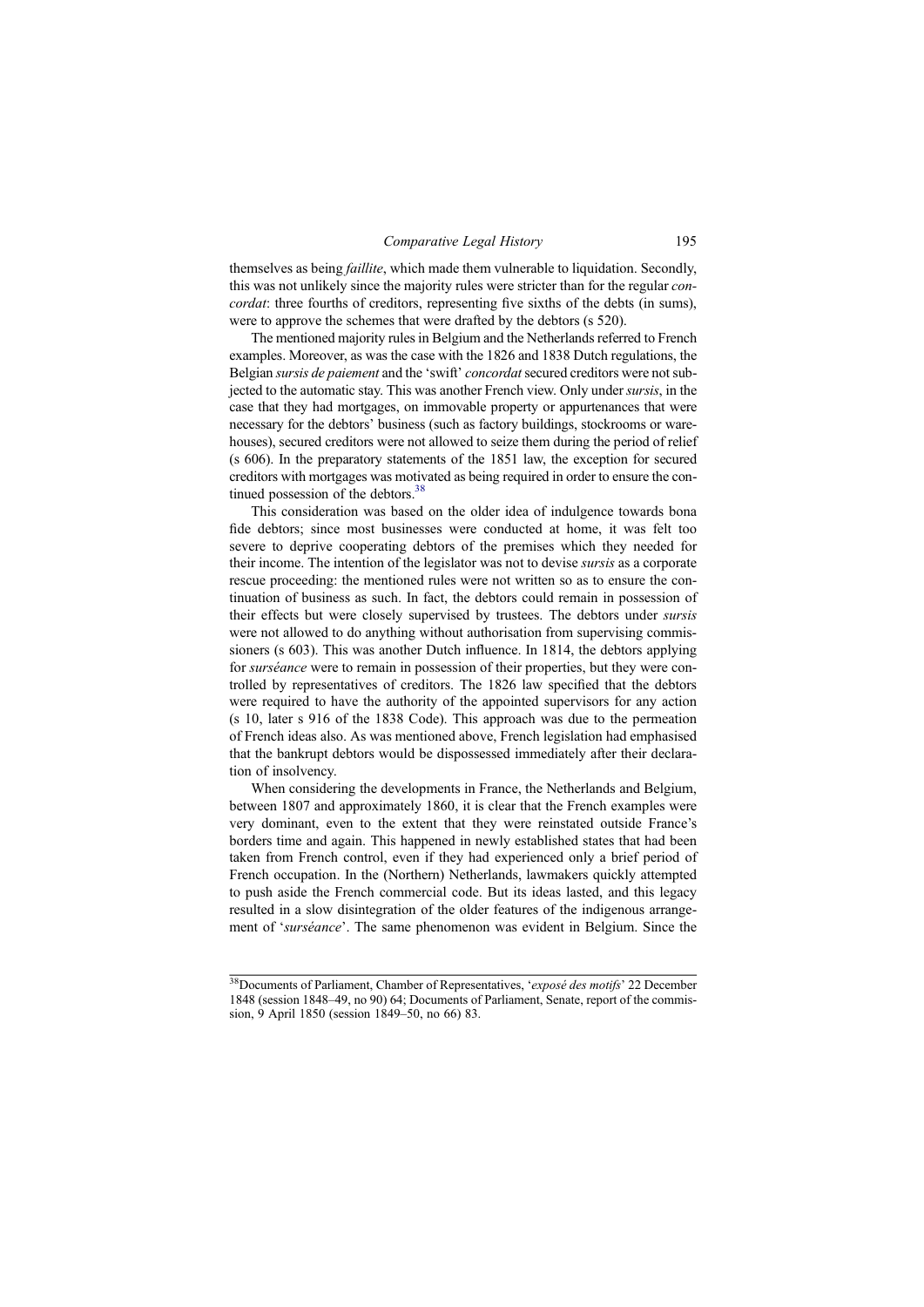later eighteenth century, in both Northern and Southern Low Countries, moratoriums evolved from measures of princely grace into creditor-steered proceedings.

The aforementioned examples can be considered a warning not to consider every pre-insolvency proceeding as debtor-friendly or as directed towards business rescue. The debtor-in-possession characteristics of surséance and sursis de paiement went hand in hand with strict control by trustees, even to the extent that the debtors were considered incapable to manage their estate without authorisation. Furthermore, both the Dutch surséance and the Belgian sursis de paiement proceedings were started by the debtors. These were voluntary proceedings, in contrast to the proceedings of faillite, which could be initiated both by creditors or the debtors. However, this did not mean that such pre-insolvency proceedings were debtor-friendly in a present-day sense. It was thought that debtors would be more willing to cooperate and bring forward their financial problems if they were not labelled as 'faillite'. If the categorisation as 'failli' was avoided, the cumbersome procedures of re-entry (ie the declaration of 'excusability' and the 'rehabilitation') were not to be pursued. Avoidance of rehabilitation proceedings was considered bait for struggling debtors; if they took it, creditors gained access to the estate of their debtors in an early stage of overindebtedness.

Rehabilitation proceedings could be avoided under pre-insolvency proceedings; yet, it was not a main incentive for legislators to reduce barriers of market re-entry. Their aim was to give creditors the option of liquidating, at least administering insolvent estates, as quickly as possible. As a result, the abovementioned pre-insolvency proceedings were not directed towards continuity of enterprise or restructuring. This would have required protection of the debtors, against actions of their creditors. Indeed, the risks of liquidation were very high even in such voluntary proceedings. Majority requirements were considerable, and moratoriums lasted for a short period of time only. Therefore, the juxtaposition of pre-insolvency proceedings with insolvency proceedings was mostly aimed at facilitating the creditors more than providing relief to the debtors.

Also, the mentioned legislative goals were quite naïve. It seems that, even after the creation of such pre-insolvency proceedings, debtors waited as long as possible before declaring their insolvency. In Belgium during the 1850s and 1860s, sursis de paiement was virtually never used. $3\overline{9}$  It also seems that the 'swift' concordat remained a curiosity and in 1887 it was abolished on the understanding it was not applied in practice.<sup>40</sup> Between 1838 and 1877 in the Netherlands, surséance was only granted in 33 cases. $41$ 

 $39$ Administration de la justice criminelle et civile de la Belgique. Justice civile. Période de 1861 à 1875. Résumé statistique (Moniteur belge 1879) 64.<br><sup>40</sup>Law of 29 June 1887, State Gazette 30 June 1887.<br><sup>41</sup>Gustaaf W Van der Feltz, Geschiedenis van de Wet op het Faillissement en de Surcéance

van Betaling (Bohn 1897) vol 2, 341.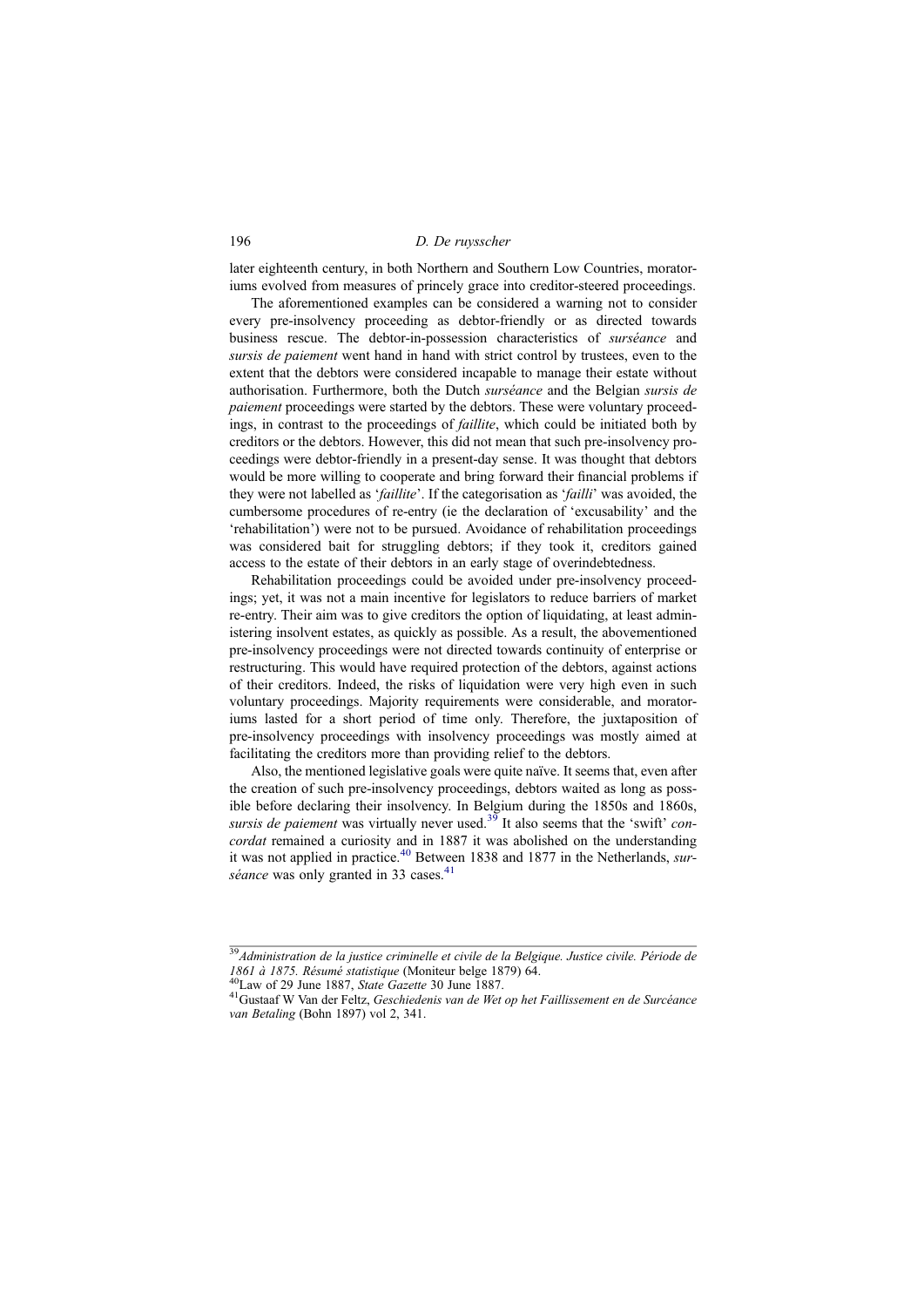#### 4. Pre-insolvency proceedings and the continuity of business (c1870– c1910)

In the latter quarter of the nineteenth century, pre-insolvency arrangements became more orientated towards leaving the debtors in the administration of their estate. There was a clear influence from English law in this respect. In England, the bankruptcy acts of 1861 and 1869 provided that out-of-court schemes, that were negotiated with creditors and stipulating inter alia that the debtors remained in possession, could be registered by courts on the condition that creditors representing three fourths of debts approved the agreement.<sup>42</sup> Yet, English law largely envisaged a one-gateway approach: if majority requirements were not met, then the debtors were bankrupt, and liquidation was the default result of the proceedings that were thereupon started.

Beginning in the early 1870s, drafts of legislation in France and Belgium were aimed at devising a two-gateway-approach. Double-track proceedings were created. However, legislators in France and Belgium chose divergent paths as a result of their legal history. In France, policy makers did not conceal that pre-insolvency proceedings were tools of swift liquidation, even though the debtors were granted powers to administer their businesses during the course of the proceedings. In Belgium, the separation between pre-insolvency and insolvency proceedings was less superficial.

The French law of 1889 that made provision for the approach mentioned above was long in the making. In March 1848, as a response to the February Revolt against Louis-Philippe, a decree allowed the commercial courts to grant merchants a three-month protection against the actions of their creditors ('sursis judiciaire'). The debtor remained in possession of his effects, but was closely watched over by trustees who were appointed from among the creditors. The implied goal of the arrangement was to prepare a winding-up, not to ensure that the debtors' activities could last.<sup>43</sup> In August 1848, a new temporary decree was issued that allowed 'concordats amiables'.<sup>44</sup> These out-of-court settlements were drawn up in order to speed up liquidations of the estate of bankrupt merchants. If a majority of

 $42$ Jan H Dalhuisen, Compositions in Bankruptcy. A Comparative Study of the Laws of the EEC Countries, England and the USA (Brill 1968) 32–35; Michael Lobban, 'Bankruptcy and Insolvency' in William Cornish and others (eds), The Oxford History of the Laws of England. XII: 1820–1914, Private Law (Oxford University Press 2010) 820–22; Jerôme Sgard, 'Bankruptcy Law, Majority Rule, and Private Ordering in England and France (Seventeenth-Nineteenth Century)' Working Paper 2010, <http://spire.sciencespo.fr>, 16– 18; Pierre-Cyrille Hautcoeur and Paolo di Martino, 'The Functioning of Bankruptcy Law and Practices in European Perspective (ca. 1880–1913)' (2013) 14 Enterprise and Society 584.

 $43$ Collection complète des lois, décrets, ordonnances, règlemens et avis du Conseil d'État, vol 48 (Imprimerie nationale 1848) 106 (20 March 1848).<br><sup>44</sup> Recueil général des lois, décrets et arrêtés ... Xe série: République française (Adminis-

tration du journal des notaires et des avocats 1848) 298–99 (décret relatif aux concordats amiables, 22 August 1848).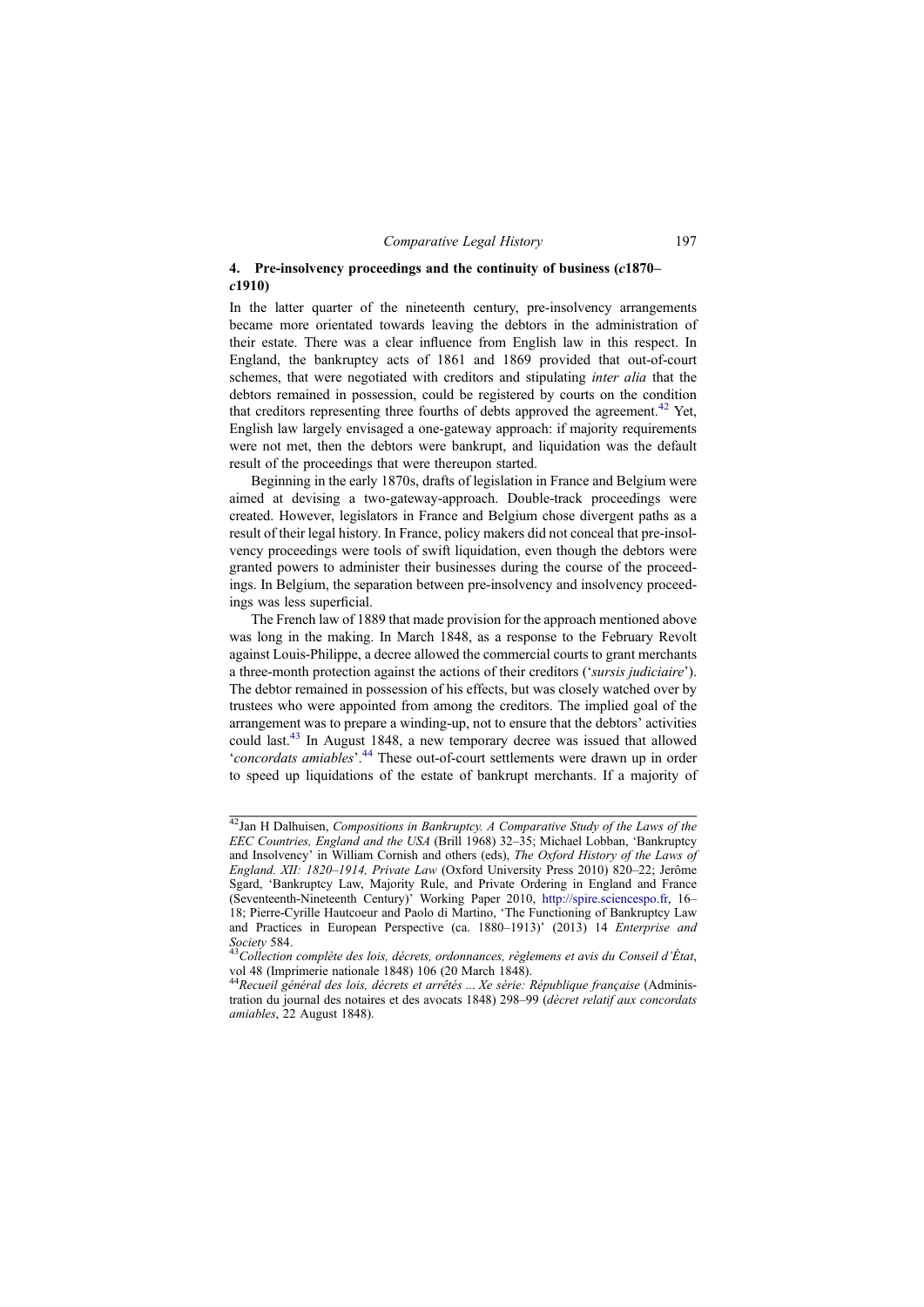creditors, representing three fourths of the debts (in sums) consented, then the agreement of liquidation was acknowledged by the commercial court. Trustees were thereupon appointed for assisting in the liquidation; the debtors remained in possession of their effects until their public sale. The only incentive for the debtors to bring forward their overindebtedness was that insolvency proceedings were not started when the court homologated the abovementioned agreement; in that case the merchant could easily re-enter the market, because no 'réhabilitation' was required. During the deliberations on measures to be taken, within the Comité de commerce et de l'industrie the majority of members had opted for warranting the rights of creditors, whereas only a few had pointed to the fact that there was little avail in allowing settlements with liquidation as the only possible result.<sup>45</sup>

The decree of August 1848 lasted until November 1849 when it was subsequently withdrawn and the decree of March 1848 on sursis judiciaire was no longer applied after August 1848. However, similar economic conditions to the Spring of 1848 were manifest during the Commune of 1870-71. Therefore, a temporary decree was promulgated that re-instated the 'concordats amiables'. The phrasing of the decree was identical to the measures that had been taken in August 1848.46 The decree was prolonged one time, but it ended to be in effect on 13 March 1872.<sup>47</sup>

Even though the arrangement of 'concordats amiables' was abolished, in the years after 1872 new steps were taken to make the proceeding an integrated part of France's commercial legislation. Member of Parliament François Ducuing, who in 1871 had successfully proposed to re-allow the 'concordat amiable' of 1848, submitted a draft bill containing the propositions of the 1848 and 1871 decrees, but with a reduced majority (half of creditors, two thirds of debts (in sums)). Even though Parliament decided to investigate it further, and send out questionnaires to chambers of commerce throughout the country, Ducuing revoked his draft bill in order to improve it.<sup>48</sup> In the later 1870s, new complaints about the rising costs of insolvency proceedings incited new plans. In April 1879, several Members of Parliament supported a new proposal that was largely based on Ducuing's ideas. For the first time, the notion of 'liquidation judiciaire' was coined. As had been the case in Ducuing's texts, amicable arrangements were directed

<sup>45</sup>Compte rendu des séances de l'assemblée nationale, III: du 8 août au 13 septembre 1848 (Assemblée nationale 1850) 108–10 (session 11 August 1848). On the tumultuous coming into being of the décret, see: Pierre-Claude J-B Bravard-Veyrières, Rapport fait au nom du comité de législation sur les propositions relatives aux concordats amiables (Assemblée nationale 1849), and also Karl Marx and Friedrich Engels, Les luttes de classes en France (1848–1850) ch 2.<br><sup>46</sup>Recueil général des lois, décrets et arrêtés ... XIIe série: République française, vol 1

<sup>(</sup>Administration du journal des notaires et des avocats 1870) 325–27 (loi sur les concordats amiables 22 April 1871).<br><sup>47</sup> Iournal effectel 2622 Direction de 1871.

<sup>&</sup>lt;sup>47</sup>Journal officiel of 23 December 1871.<br><sup>48</sup>Maxime Lecomte, *Des concordats amiables ou liquidations judiciaires* (Jeunet 1880) 2, 5–6.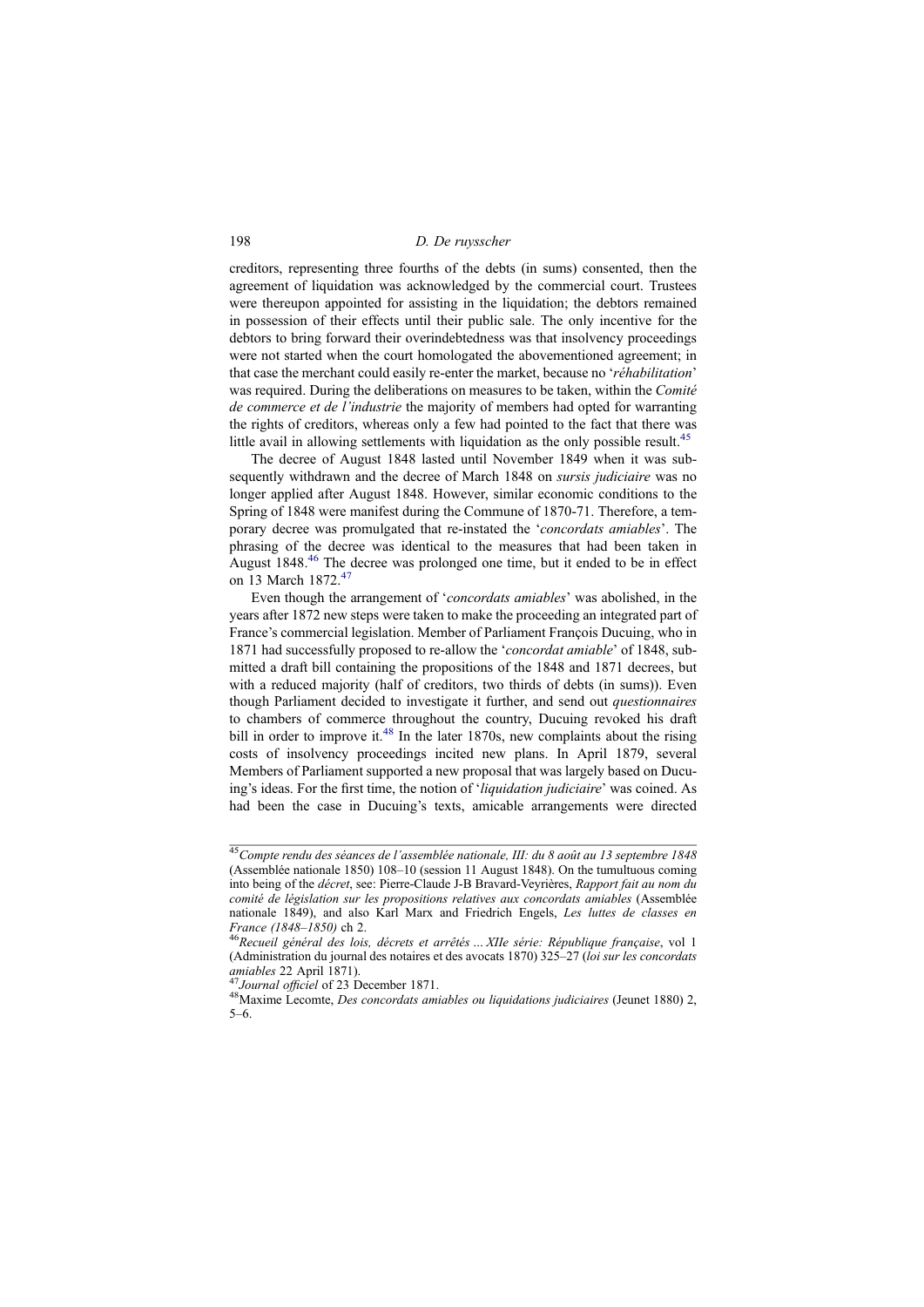towards the distribution of the insolvents' properties, rather than the continuity of their businesses.<sup>49</sup>

Debates over insolvency reforms raged inside and outside the French Parliament. In 1879, Parisian merchants set up a committee for insolvency legislation, which was chaired by the Parisian merchant Bernard Laplacette. Following deliberations with representatives of chambers of commerce and commercial courts from all over France, the committee proposed an insolvency bill in September 1879. The plans were very innovative. The notion of 'faillite' was suppressed and the requirements for compositions in insolvency proceedings were lowered. A majority of half of the debts (in sums) and half of the creditors could leave the debtors in possession of their effects during the proceedings. The debtors could propose a payment scheme or other measures. Unless a majority of creditors, representing two thirds of debts agreed, the estate of the insolvent was wound up.<sup>50</sup>

In June 1880, the Member of Parliament for Saint-Martin put forth a proposal for law reform that was an elaboration of the proposals of the Laplacette-committee. The draft contained 236 sections. Again, Ducuing's majority requirement of two thirds of the debts (in sums) was mentioned. The proposal was partly inspired by the Belgian law of 1851 also. It provided that suspension of payments ('sursis'), if agreed by the creditors, could last for up to one year (s 132) and that it created provision for creditors with mortgages, provided that they were on immovable property or appurtenances that the debtors needed for their work (s 128). The Saint-Martin draft bill stuck to the idea of the Laplacette committee to drop the categorisation of 'faillite'. But nonetheless, liquidation was, as had been the case in the Laplacette bill, the default outcome. In other respects, Saint-Martin restored the creditors' powers as compared to the Laplacette bill. A concordat could not contain definitive cuts (s 136); it was intended for postponements that would last up to ten years (s 137). The fate of Saint-Martin's bill was sealed, however. It extended *sursis* to non-merchants (s 135), which went entirely against the French political-economic ideology.

The Belgian law of 1851 served as an example for a further draft bill. In 1880, Maxime Lecomte, a professor of commercial law, took the Belgian 'swift concordat' as inspiration. If debtors declared themselves insolvent, the commercial court could promptly invite all creditors; if 75 per cent of the creditors representing 75 per cent of the sums of the debts then agreed on the postponements or cuts that were proposed by the debtors, then the agreements were rubber-stamped.<sup>51</sup> These propositions did not gain wide support. Yet, through 1881 and 1882

 $49$ Ibid, 7-9. For an analysis of this proposal, see Edmond-Eugène Thaller, Des faillites en droit comparé (Rousseau 1887) 316–18.<br><sup>50</sup>Bernard Laplacette, in *L'évènement* 29 September 1879; B Laplacette, *Projet de réforme* 

de la loi sur les faillites (Germer-Baillière 1880). 51Lecomte (n 48) 14–16.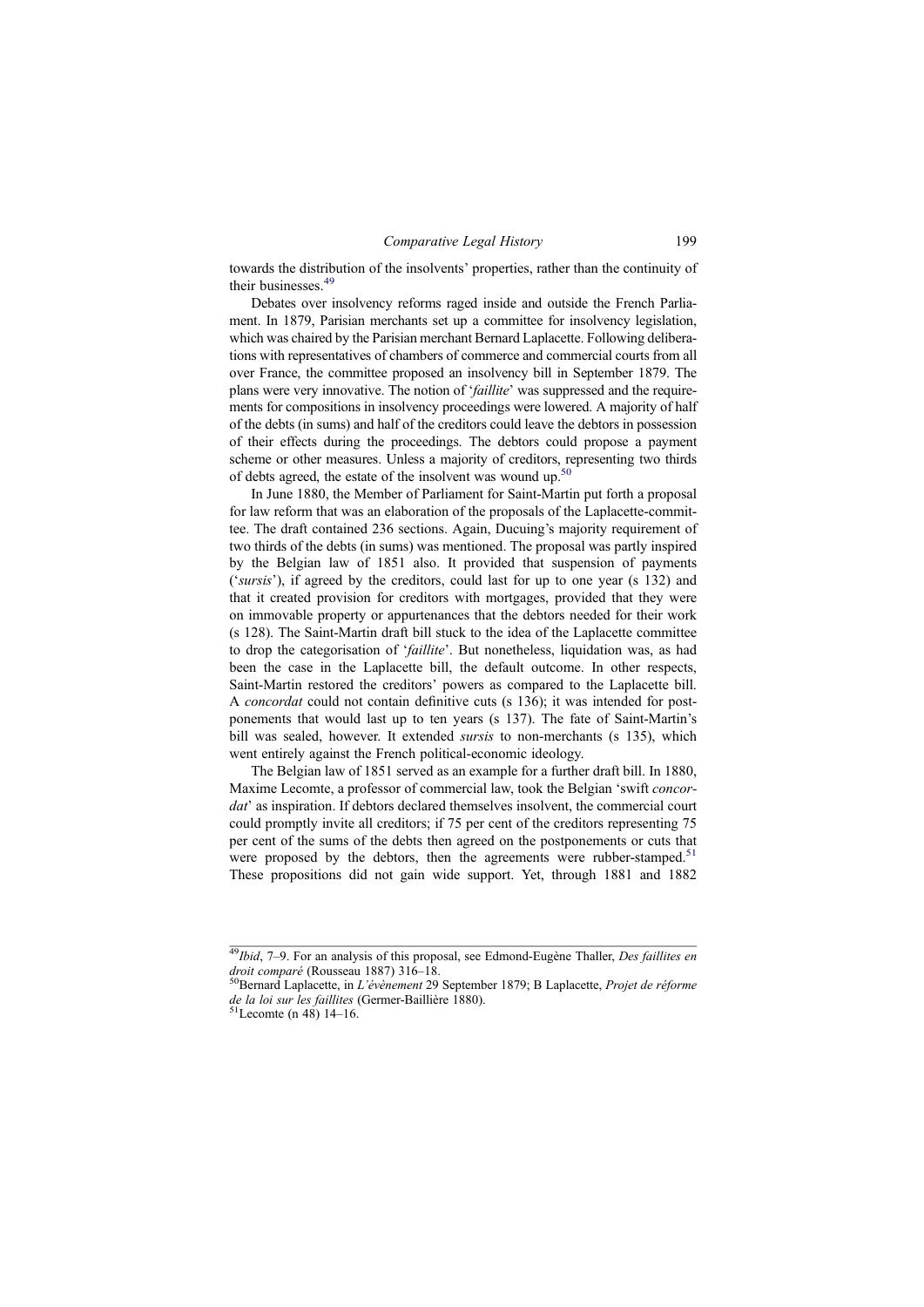debates continued. Magistrates subsequently joined suit, and many inaugural addresses of this period touched upon the subject of insolvency legislation.<sup>5</sup>

While these debates and deliberations over insolvency reform were taking place in France, attempts were also made in Belgium to change the existing pre-insolvency proceedings. In 1872, Member of Parliament Auguste Reynaert submitted a law reform proposal on 'arrangements amiables'. The draft was clearly inspired by Ducuing's initiatives in France, but it was markedly adjusted to the Belgian context. The 'amicable arrangement' was not construed as a preparation for liquidation; instead, the debtors were left in possession in order to continue their businesses. The proposal was not accepted, most probably because it conceived of the 'arrangements' as out-of-court compositions.<sup>53</sup>

In 1879, two Members of Parliament, Antoine Dansaert and Adolphe Demeur, wrote a proposal that provided debtors in financial difficulties with the possibility to deliberate on a scheme of debt with their creditors, but under the supervision of the commercial court. The aim was that insolvent merchants could remain in possession of their estate, without close supervision, and that they avoided the categorisation of being bankrupt.<sup>54</sup> In June 1883, the law was passed. It stipulated that a request for 'preventive composition' (concordat préventif) made the applicant, who had not ceased payments in a permanent way and was honest and unfortunate, eligible for a suspension of enforcement of debts, which lasted a couple of weeks until all debts were listed. If the suspension was granted, the debtors kept their property. For the first time, they were granted the possibility to continue to administer their affairs. However, they were not allowed to make new contracts or alienate effects in any way (s 6). Trustees were appointed in order to make sure that the debtors did not mismanage their estate. But for the remainder, the debtors were allowed to make use of their property. A 'preventive composition', involving a definitive moratorium, was granted by the creditors. Secured creditors were not involved, and they could sue on their collateral. A majority of non-secured creditors, representing three fourths of the debts (in sums), had to approve the composition and the delegated judge, who oversaw the proceedings, could postpone voting if believing that an agreement could be made after new negotiations (s 11). This element had been a part of the 1879 proposal, and it had been copied in some of the French proposals as well.<sup>55</sup>

 $52$ Jean-Marie Thiveaud, 'L'ordre primordial de la dette. Petite histoire panoramique de la faillite, des origines à nos jours' (1993) 25 Revue d'économie financière 91.

 $53$ Révision du Code de commerce, Documents of Parliament, Chamber of Representatives (session 1871–72, no 57, [www.dekamer.be/digidoc/DPS/K2289/K22891493/K22891493.](www.dekamer.be/digidoc/DPS/K2289/K22891493/K22891493.PDF) [PDF](www.dekamer.be/digidoc/DPS/K2289/K22891493/K22891493.PDF), 2–3 (accessed 1 March 2018). 54Proposition of law, Documents of Parliament, Chamber of Representatives, 9 December

<sup>1879 (</sup>session 1879–80, no 28), [www.dekamer.be/digidoc/DPS/K2296/K22961228/](www.dekamer.be/digidoc/DPS/K2296/K22961228/K22961228.PDF) [K22961228.PDF](www.dekamer.be/digidoc/DPS/K2296/K22961228/K22961228.PDF) (accessed 1 March 2018).<br><sup>55</sup>For example, s 110 of the Laplacette-bill of 1880.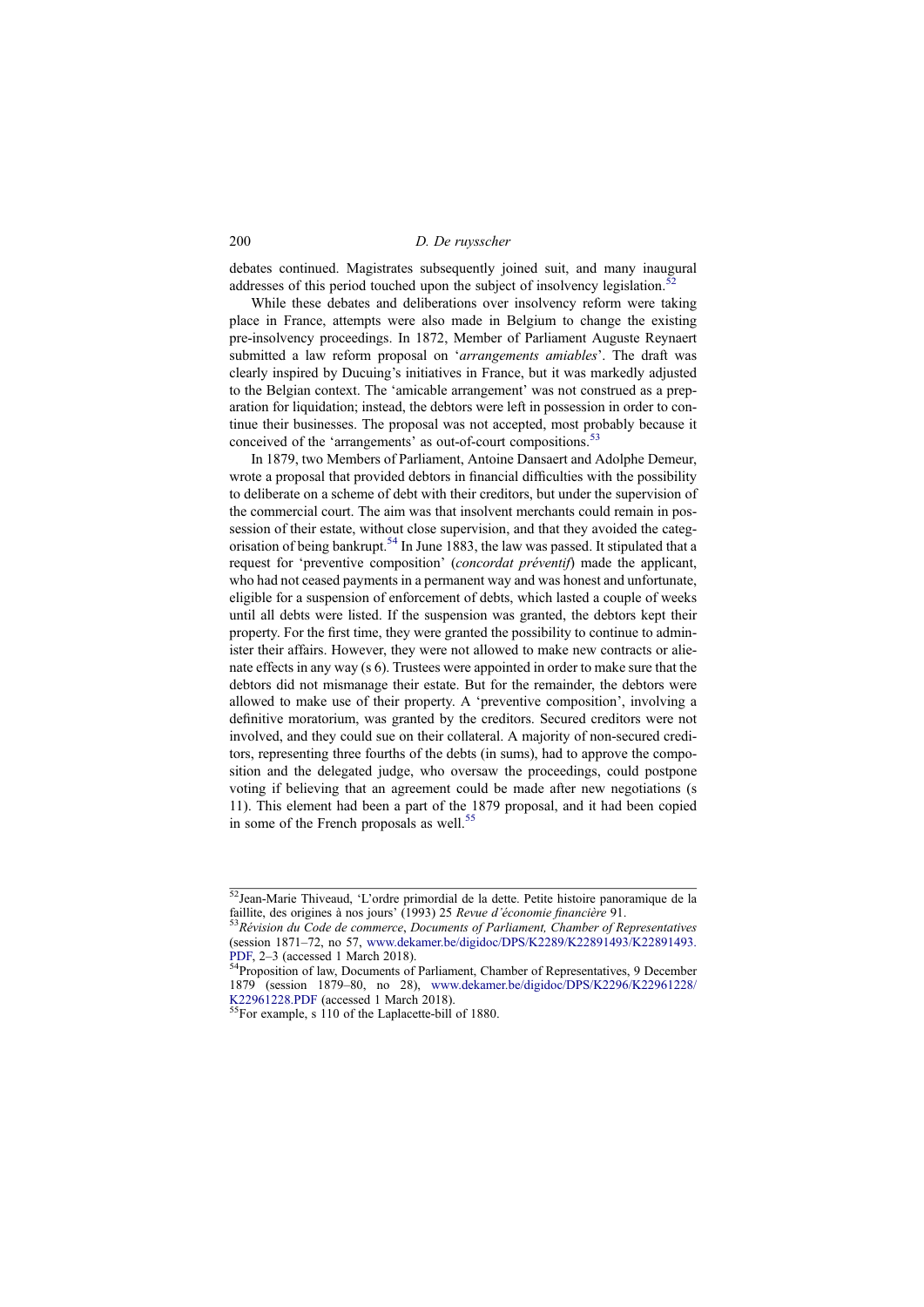#### Comparative Legal History 201

The passage of the 1883 Belgian law, which was enacted in 1887, injected new energy into the French debates and these Belgian solutions gained broad attention among French scholars and practitioners. Between 1884 and 1888, several new legislative proposals were discussed in France, but no agreement was reached. Practitioners, magistrates, chambers of commerce and politicians continued to clash over the matter.56 In July 1882, the French government published a proposal, which was largely based on the Saint-Martin draft from two years earlier. The financial crisis of the early 1880s, including the crash of the Union Générale in 1884, underscored the urgency for reform but fierce debate over which solutions were best continued. Finally, in March 1888 a new proposition was submitted that received broad acceptance.

This new proceeding of liquidation judiciaire was conceived of as a hybrid pre-insolvency proceeding. It included the possibility to reach a composition, but also took the winding-up of the debtors' business as a default result. If no majority agreement was reached on payment terms, then the debtors transferred their effects to the creditors. The debtors were to keep their assets during the proceeding, under supervision. Yet, similar to the Belgian law of 1883, this supervision was conceived as assistance. Simply put, the trustee did not interfere with the administration by the debtor (s 6-7). The latter escaped the defamatory label of 'faillite' if the majority of creditors, representing two thirds of debts (in sums) accepted a proposed concordat (s 19, 2°). The new law fitted nicely with the existing legislative frameworks. The commercial court conducted the proceedings and oversaw the in-court negotiations. Furthermore, the liquidation judiciaire was only accessible to merchants. The temporary arrangements of 1848 and 1871 were finally given a permanent character.<sup>58</sup>

It is evident that both the Belgian and French legal reforms of the 1870s and 1880s took into account the concerns around the untimely dissolutions of firms. This is clear in the broad powers of the delegate judge in Belgium, who according to the 1883 law could adjourn meetings in order to seek majorities. It is equally evident in the relaxed supervision over the debtor-in-possession, which applied both in Belgium and France.

At around the same time that these changes were being debated in France and Belgium, the Netherlands were also considering proposals to recast its commercial legislation. In November 1879, a state committee was installed for preparing the reforms.<sup>59</sup> The resulting insolvency law of 1893, with regard to surséance, largely built on the earlier decree of 1826 and the Commercial code of 1838. A major change, however, was the fact that insolvency and surséance were

<sup>&</sup>lt;sup>56</sup>Thiveaud (n 52) 92.<br><sup>57</sup>For the details of the legislative history, and other proposals, see 'La réforme de la légis-<br>lation des faillites' (1889) 4th series 46(4) *Journal des économistes* 5.

<sup>&</sup>lt;sup>58</sup>Law of 4 March 1889, *State Gazette.*  $^{59}$ Royal decree no 26 of 22 November 1879, *State Gazette.*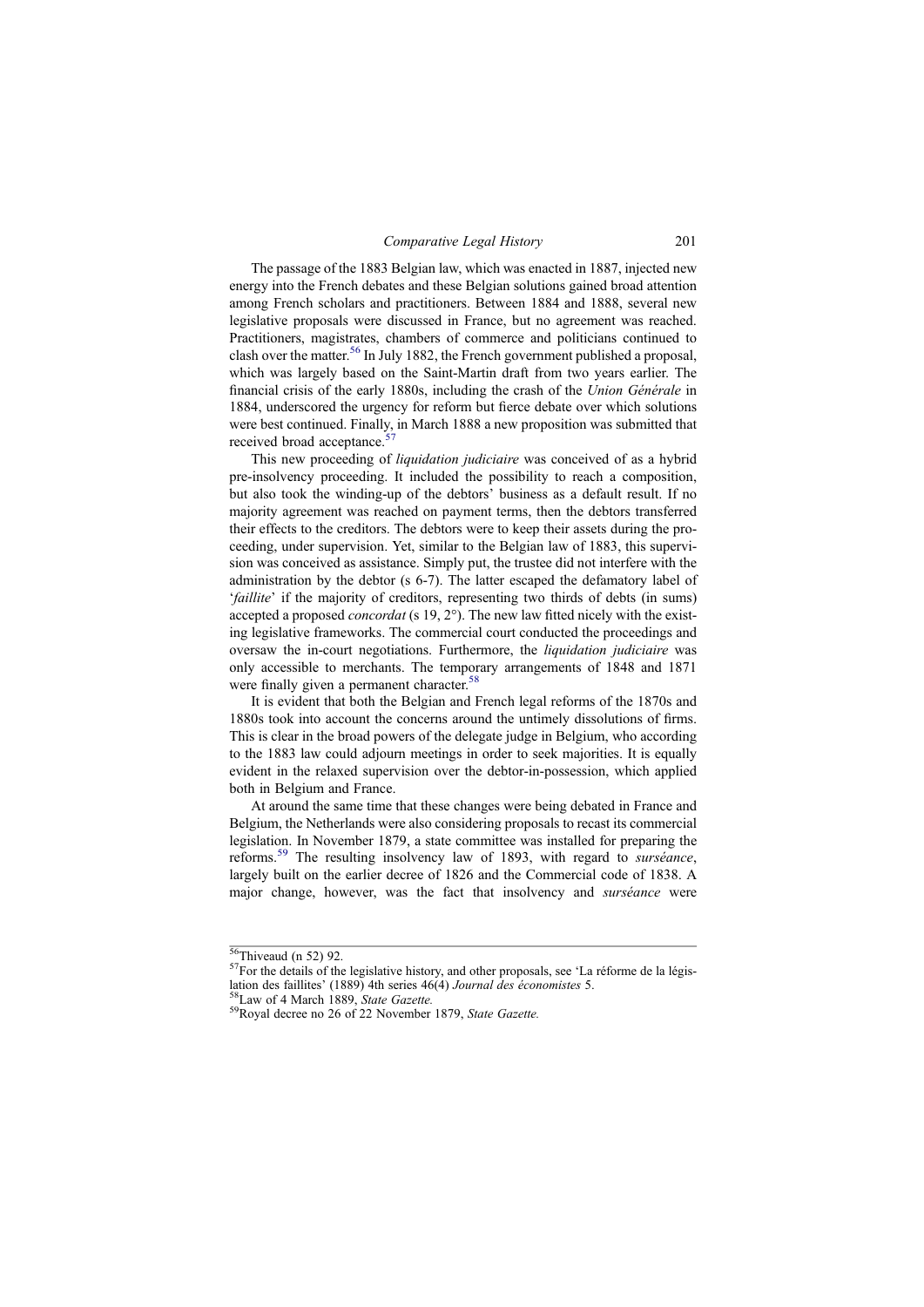opened up for non-merchants (s 1 and s 213). Yet, surséance was again tightened to some extent. The provisional suspension and automatic stay, which previously had been imposed by the court only, now had to be accepted by a majority of creditors as well (consisting of two thirds in persons or three fourths of debts (in sums)) (s 217). The debtors under surséance could not administer their estate in any way, without authorisation (s 230). The preparatory documents of the 1893 law attest to a minimal attention of the legislative bodies and Members of Parliament for surséance. The arrangement was kept on the motivation that creditors could decide on the fate of the debtors. It was a deliberate choice of the legislator not to introduce majority compositions in surséance. Moreover, it was not deemed feasible to negotiate permanent cuts in surséance; the arrangement was considered a temporary protection of postponed payment only.<sup>60</sup>

#### 5. Divergence in pre-insolvency approaches

The aforementioned pre-insolvency proceedings demonstrate similarities and differences to each other. Both in the Netherlands and Belgium, liquidation was not the default outcome of pre-insolvency proceedings, whereas this was the case in France. This explains why in France a debtor under liquidation judicaire who failed to obtain a composition was considered insolvent. Furthermore, the entry requirement for *liquidation judiciaire* was definitive cessation of payments, which was the same for *faillite*. In Belgium and the Netherlands on the other hand, pre-insolvency was concerned with temporary financial difficulties, not with cessation of payments. As a result, the purported two-track approach was more successful in Belgium and the Netherlands than it was in France.

However, this difference is linked to a more fundamental divergence as concerning the open-endedness of proceedings. In this regard, the pre-insolvency regulations in France and Belgium were clearly containing opposite solutions as compared to those that were applied in the Netherlands. In Belgium and France, the period during which the pre-insolvency composition applied was not limited in the law, but was negotiated between the creditors and the debtor. In the Netherlands, debt schemes expired after twelve (1838 code), later eighteen months (s 226, 1893 law). Cuts were much less practised in the Netherlands than in Belgium. Creditors could play a 'waiting game', because after eighteen months their claims could easily be enforced with seizure and expropriation proceedings. The Dutch surséance was a moratorium, whereas the French and Belgian preinsolvency could result in the negotiated continuation of the automatic stay, and thus continuity of business. Only in 1935 would the Dutch legislator introduce a composition upon surséance.<sup>61</sup>

 $\frac{60}{18}$ Van der Feltz (n 41) vol 2, 346.<br><sup>61</sup>s 252–281 Law of 1893, as introduced with the law of 7 February 1935, (1935) State Gazette 41.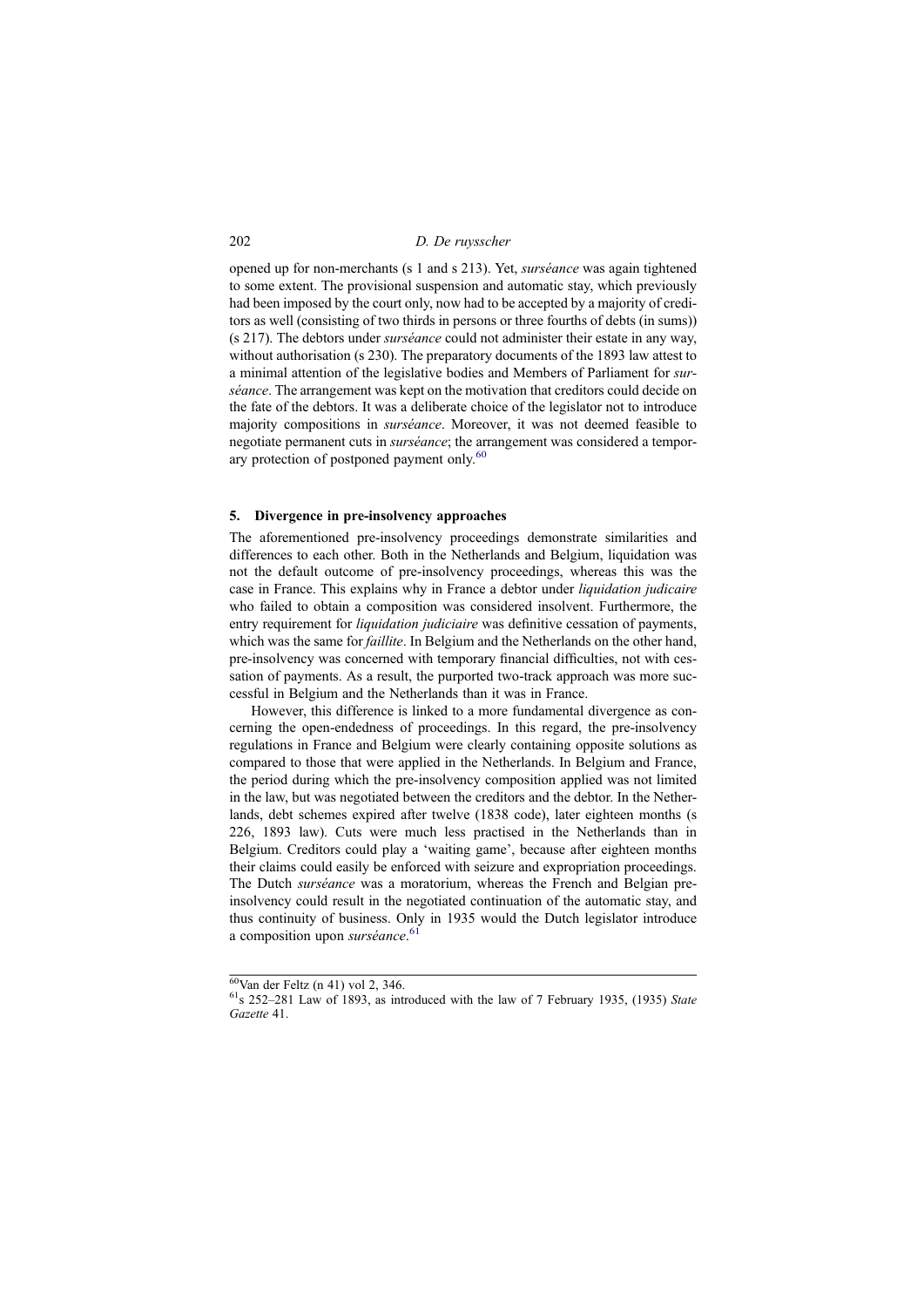#### Comparative Legal History 203

Therefore, only the Belgian and French pre-insolvency proceedings were restructuring proceedings. This explains the relative popularity of the Belgian and French pre-insolvency proceedings, as compared to the Dutch ones. In France in 1891, 2190 liquidations judiciaires were filed, of which 1341 ended up in a composition. In the same year, 5713 proceedings in faillite were started.<sup>62</sup> In the period 1883–85 in Belgium 343 *concordats préventifs* were introduced in court, as compared to 1618 *faillites*. Of these 343, 201 resulted in an accepted composition. $63$  In the following decades, the mentioned pre-insolvency proceedings gained more popularity. In Belgium, in the 1930s for every three faillites one concordat préventif was signed. In France, this number amounted to one liquidation judiciaire for two faillites.<sup>64</sup> By contrast, in the Netherlands in 1935 for example a mere 207 applications were made for surséance, of which only 40 were successful. Quite remarkably, the positive outcomes were nearly all for applications to which an agreement, in compliance with the majority requirements had been added. These numbers were minimal as compared to pre-insolvency applications in France and Belgium. Even though the Dutch legislator in 1935 lowered the requirements for surséance (composition following surséance, no prospect of full repayment required), the numbers of filed requests dropped in the later  $1930s$ .<sup>65</sup> The 1893 law had resulted in more applications than before, but these numbers remained low.<sup>66</sup>

However, for all three countries mentioned, the success of pre-insolvency proceedings was restricted. Liquidation proceedings remained more numerous than pre-insolvency, restructuring proceedings. This was due to the long shadow that was cast by the French codifications. Ever since 1826, the Dutch surséance had not applied against secured creditors, and the 1893 law confirmed this rule (s 233, 2°). The same was true for the Belgian *concordat préventif* (s 23, 2° law 1887), and the French liquidation judiciaire (s 8, law 1889). As a result, in all three countries, pre-insolvency proceedings only applied for non-preferential debt. The insolvent's trust did not contain assets that had been pledged for debts. This seriously hampered the feasibility of the debtors' recovery. This was especially true in Belgium, where pre-insolvency proceedings were considered restructuring proceedings, the scope of these proceedings was heavily reduced

<sup>&</sup>lt;sup>62</sup>Compte générale de l'administration de la justice civile et commerciale (1891) xvi.<br><sup>63</sup> Administration de la justice criminelle et civile (1885) 70 and 75.<br><sup>64</sup>Compte générale de l'administration de la justice civile

Telegraaf (12 September 1938); 'Surséance van betaling. Een overzicht over de jaren 1935–1937' Het Vaderland: staat- en letterkundig nieuwsblad (13 September 1938). Statistics can only be found in occasional news reports and references in parliamentary documents. The Justitiële Statistiek and Faillissementsstatistiek only contain data concerning insolvency, not surséance.

<sup>&</sup>lt;sup>66</sup>In 1881–91 only seven applications were filed for the whole Netherlands. See Van der Feltz (n 41) vol 2, 341.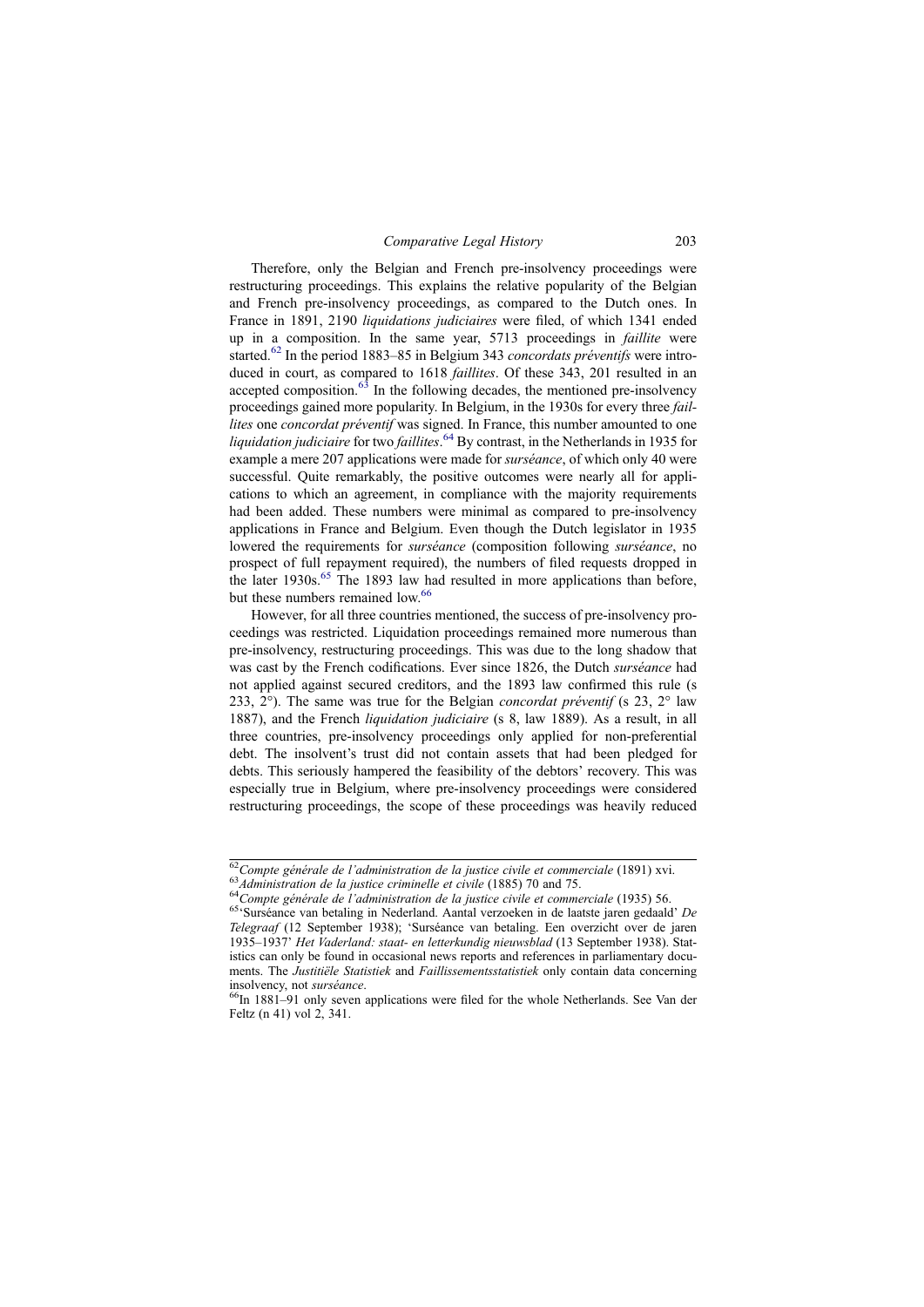because of the paradigm that secured debt could not be involved in compositions. Furthermore, majority requirements – even in pre-insolvency proceedings – were high. This was a French idea as well. Courts were not to impose schemes of debt adjustment out of mildness towards the debtors. The creditors had to decide this themselves. Compelling unwilling creditors could only be done if a large number of them consented the proposals of the debtor.

In practice, as a result of all of the above, in the three countries mentioned preinsolvency proceedings were mostly preparatory proceedings for winding-up. In the Netherlands, this was most evident. Surséance was a temporary protection against debt enforcements. Since 1826, creditors were invited to participate in the proceeding. The inventory of their debts could easily be used in subsequent insolvency liquidations. In France as well, many liquidations judiciaires ended up in either public sales of the estate, or in a concordat with forfeiture by the debtors of all their property,<sup>67</sup> despite the fact that in Belgium and France financial problems did not have to result in winding-up.<sup>68</sup>

A provisional explanation of the mentioned differences might be the embedding of commercial law in civil law, which was more prominent in the Netherlands since the beginning of the nineteenth century than in France and Belgium.<sup>69</sup> The redrafting of the 1838 Dutch commercial code, which took place after 1879, was dominated by Willem Molengraaff, who considered commercial law not as a separate branch of law but rather as a collection of exceptions to civil law.70 The notion of dwangakkoord ('forced composition'), which remained prominent in Dutch bankruptcy law, refers to the compulsion of unwilling creditors to undergo the effects of majority compositions. When a reorganisation or debt scheme is categorised in terms of civil law, the consent of all those that are affected by it is most logical. Considering insolvency and pre-insolvency as standing apart from civil law, which was done in France and Belgium, helped to craft rules that were more apt to mercantile situations. Even though the Dutch Commercial code of 1838 was considered the best commercial codification of its day,  $^{71}$  by the end of the nineteenth century Dutch commercial law was lagging behind the legal

<sup>&</sup>lt;sup>67</sup>Pierre-Cyrille Hautcoeur and Nadine Levratto, 'Petites et grandes entreprises face à la faillite en France au XIXe siècle: du droit à la pratique' in Alessandro Stanziani and Nadine Levratto (eds) Le capitalism au futur antérieur (Larcier 2011) 199–266.<br><sup>68</sup>There remain many questions on the interactions between law and economic develop-

ments. The forensic practice of commercial courts and of bankruptcy practitioners is unclear. For Belgium, Pieter de Reu (Vrije Universiteit Brussels) is currently analysing the interplay between economic variables and outcomes of insolvency and pre-insolvency proceedings in Belgium between 1850 and 1914.<br><sup>69</sup>For the early nineteenth century, see Sirks (n 13) 148–49.

 $^{70}$ Willem LPA Molengraaf, 'Is het noodzakelijk of wenschelijk tusschen handelsrecht en burgerlijk recht te onderscheiden en ze tot voorwerpen van afzonderlijke wettelijke regeling te maken?' (1883) 1 Handelingen der Nederlandsche Juristen-Vereeniging 251. On the take-over by civilians, see Klomp (n 13) passim.<br><sup>71</sup>Holthöfer (n 16) 3445–59.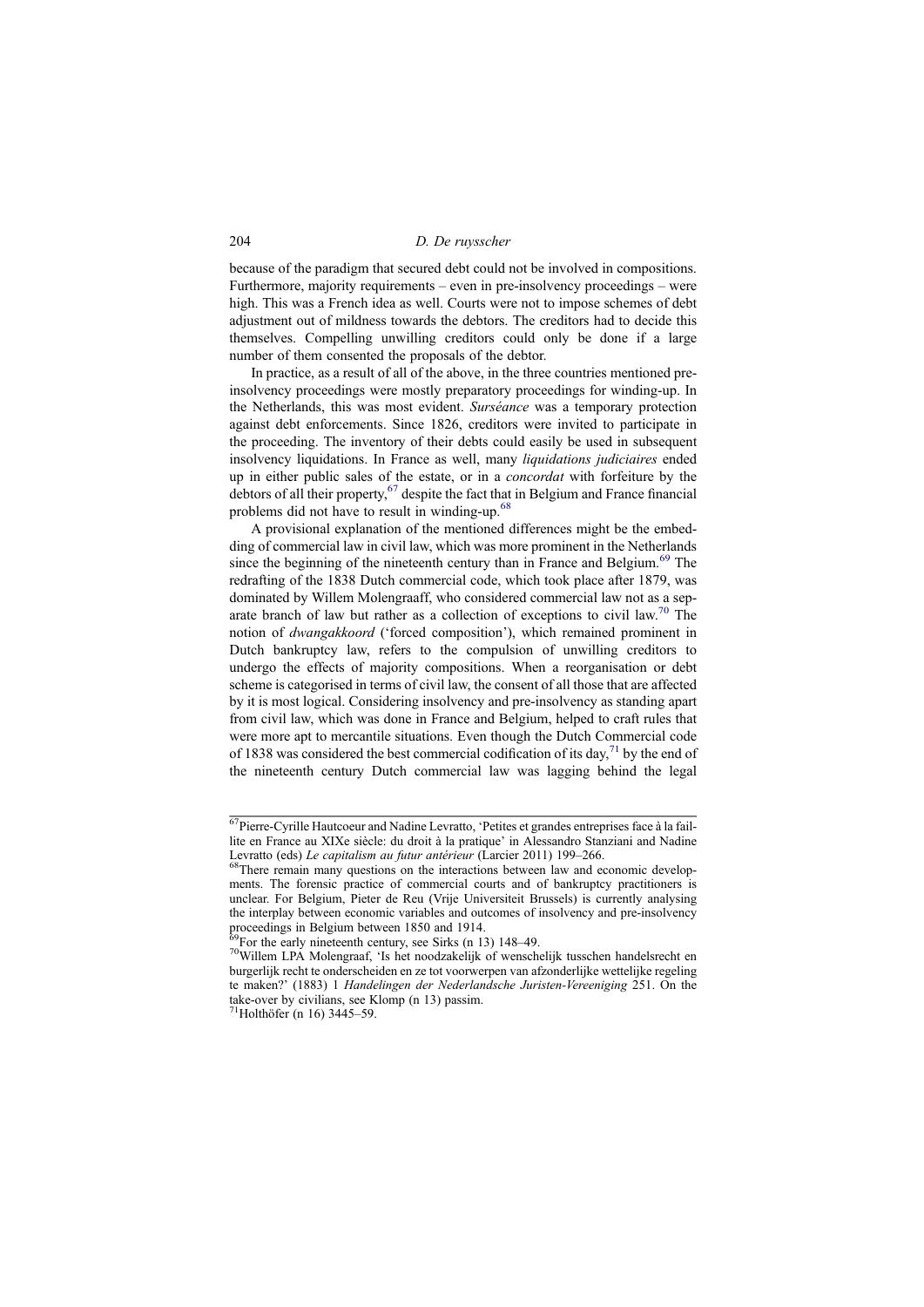reforms that took place all over the world. Shifts in economic conditions were nonetheless largely similar across large regions. All over continental Western Europe, insolvency litigation rose after 1860. The liberalisation of trade, which had taken place from around mid-century, under the instigation of liberal governments, resulted in higher dynamics in entry and exit in economic markets.<sup>72</sup>

#### 6. Conclusion

Over the course of the nineteenth century and throughout continental Western Europe, the rules concerning insolvency were changed, yet not fundamentally. The Napoleonic Commercial code of 1807 continued to mark the contents of new legislation. Even after the military influence of France waned, the code was kept in liberated territories, or it was a model for national codifications and laws. The commercial code of 1807 imposed the dispossession of insolvent merchants and entrepreneurs and the public sale of their effects as default proceedings. New laws on the matter were targeted at different goals. In a first stage, from around 1810 until about 1860, legislation in France, Belgium and the Netherlands was not primarily aimed at facilitating the continuity of businesses in distress. Rather, legislators purported to reduce sanctions for 'honest but unfortunate' debtors in order to ensure their cooperation, which allowed creditors to control insolvents' estates at an early stage. Another policy goal of clemency towards debtors that had not committed criminal acts leading up to their insolvency was present, but it became less important in the aforementioned period. Debt relief had to be decided on by the creditors, and was no longer considered a matter of princely grace. A comparison of developments in France, Belgium and the Netherlands demonstrates high similarities in the intended effects of proceedings. Preinsolvency proceedings were 'quick exit' proceedings, allowing the benevolent debtors – at least in theory – to restart easily, that is after the liquidation of their insolvent estate.

During the 1870s, 1880s and 1890s in the three countries studied, new bills of legislation were drafted that addressed pre-insolvency proceedings. The philosophy underlying these laws was different from previous legislation. New motives included the prevention of the untimely dissolution of firms. In the Netherlands, surséance was and remained a short-term moratorium; in France and Belgium, by contrast, debtors with temporary problems had more chances to continue their activities. However, a veritable corporate rescue approach was lacking

 $\frac{72}{12}$ Joost Jonker and Keetie Sluyterman, At Home on the World Markets. Dutch International Trading Companies from the 16th Century Until the Present (sdu 2000) 175–89; Cl Lemercier, Un modèle français de jugement des pairs. Les tribunaux de commerce, 1790–1880 (2012) Unpublished Dissertation Paris-8, 363; Dave De ruysscher, 'Praktijkgerichtheid in de rechtbank van koophandel (19de-21ste eeuw): een uitgeholde traditie opnieuw ingevuld' in Dave De ruysscher (ed), Lekenparticipatie en rechtspreken: noodzaak of traditie? (Maklu 2013) 157.